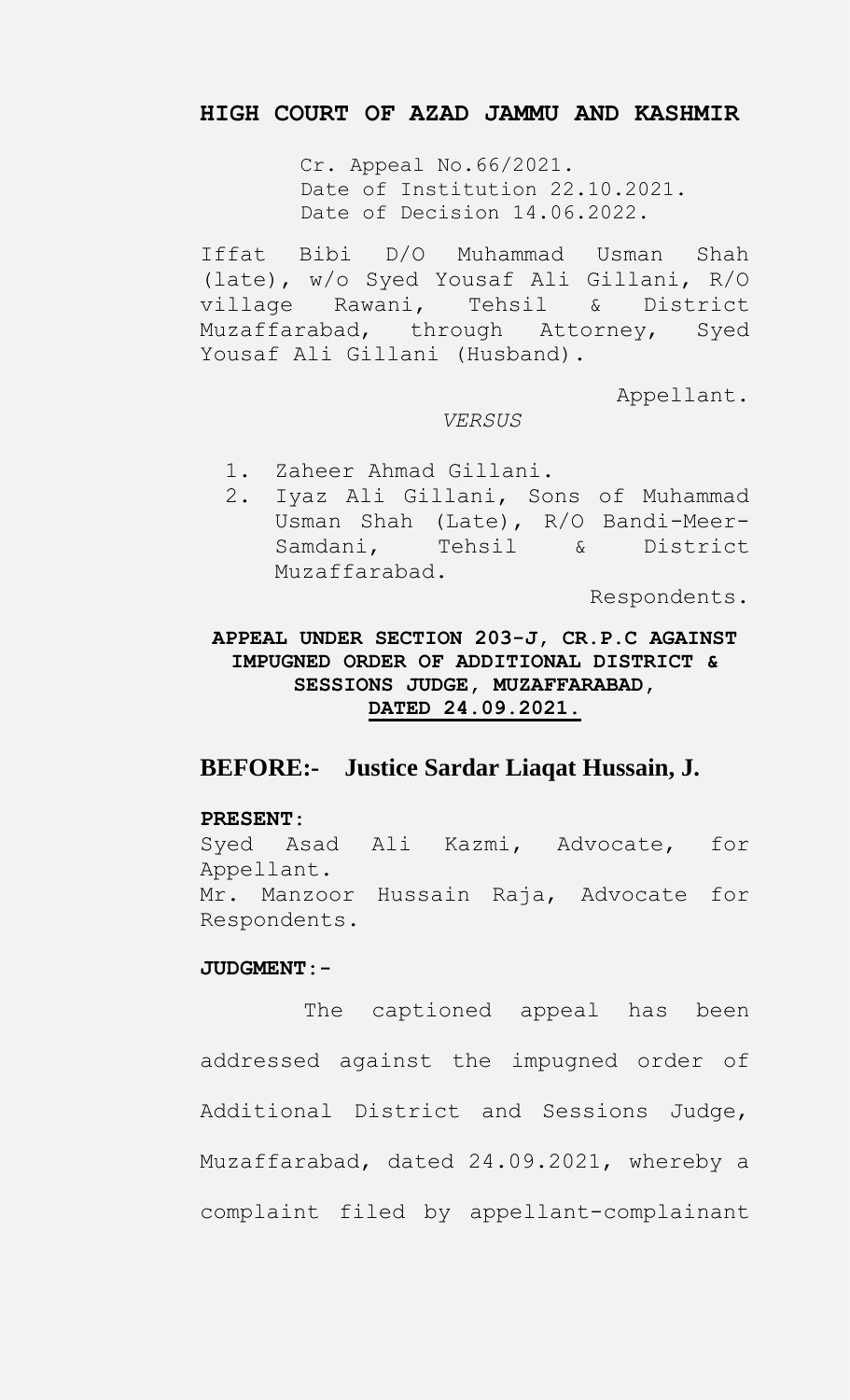under Sections 492-B, 492-C, 544-A, APC read with Section 203-I, was dismissed.

2. The facts forming background of the instant appeal are that complainant filed a complaint under Sections 492-B, 492-C, 544-A, APC read with Section 203- I, in the District & Sessions Court, Muzaffarabad, on 17.09.2021, stating therein that land comprising old Survey No.137, new Survey No.185, 2 Kanals & 19 Marlas, situated at village Bandi-Meer-Samdani Tehsil & District Muzaffarabad, according to the revenue record was in the ownership of appellant's and respondents' father, Muhammad Usman Shah, who died on 14.12.2020. It is further averred that appellant's father Muhammad Usman Shah (deceased) being lawful owner of the aforesaid land, after due course of law transferred 01 Kanal land in favour of complainant-appellant through registered gift-deed dated 19.05.2001 and possession of the same land was delivered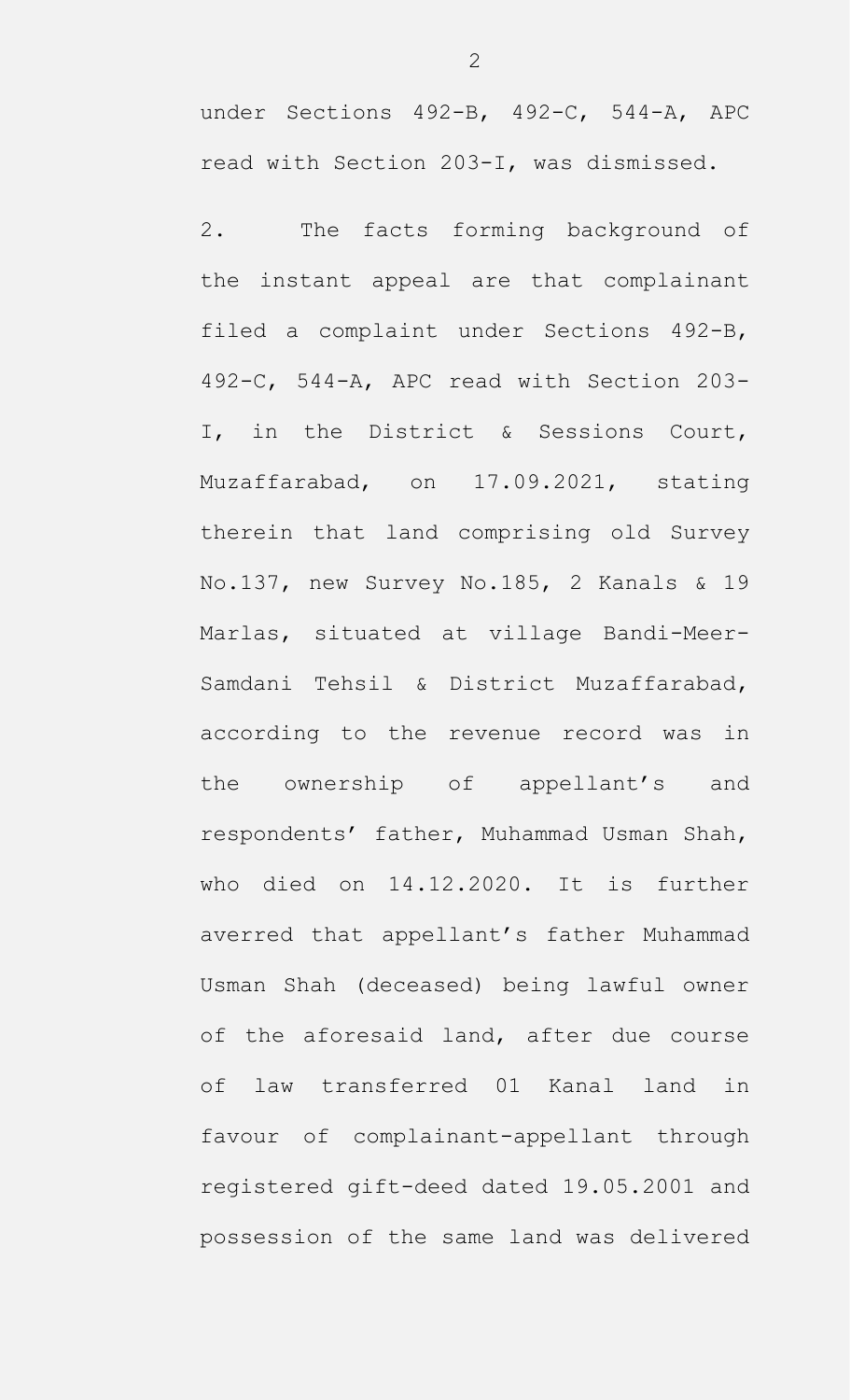to her after proper identification. It is further averred that in year 2005, complainant-appellant wanted to build a house upon the aforesaid land, i.e. 01 Kanal, and for the purpose she applied for the sanction of Map and NOC for construction, which was duly sanctioned and granted by the Municipal Corporation Muzaffarabad vide bearing No.MCM/3397-98 dated 20.07.2005, and after approval of Map and issuance of NOC, construction work was started on the site and walls were arrayed and other construction material was purchased but due to terrible and disastrous earthquake of 8<sup>th</sup> October, 2005, the built structure demolished and after that she did not construct anything on the spot. It is further averred that respondent No.1 is signatory of the gift-deed and complainant being a Muslim is Parda-Nasheen lady; therefore, respondent No.1, being her real brother, appeared on her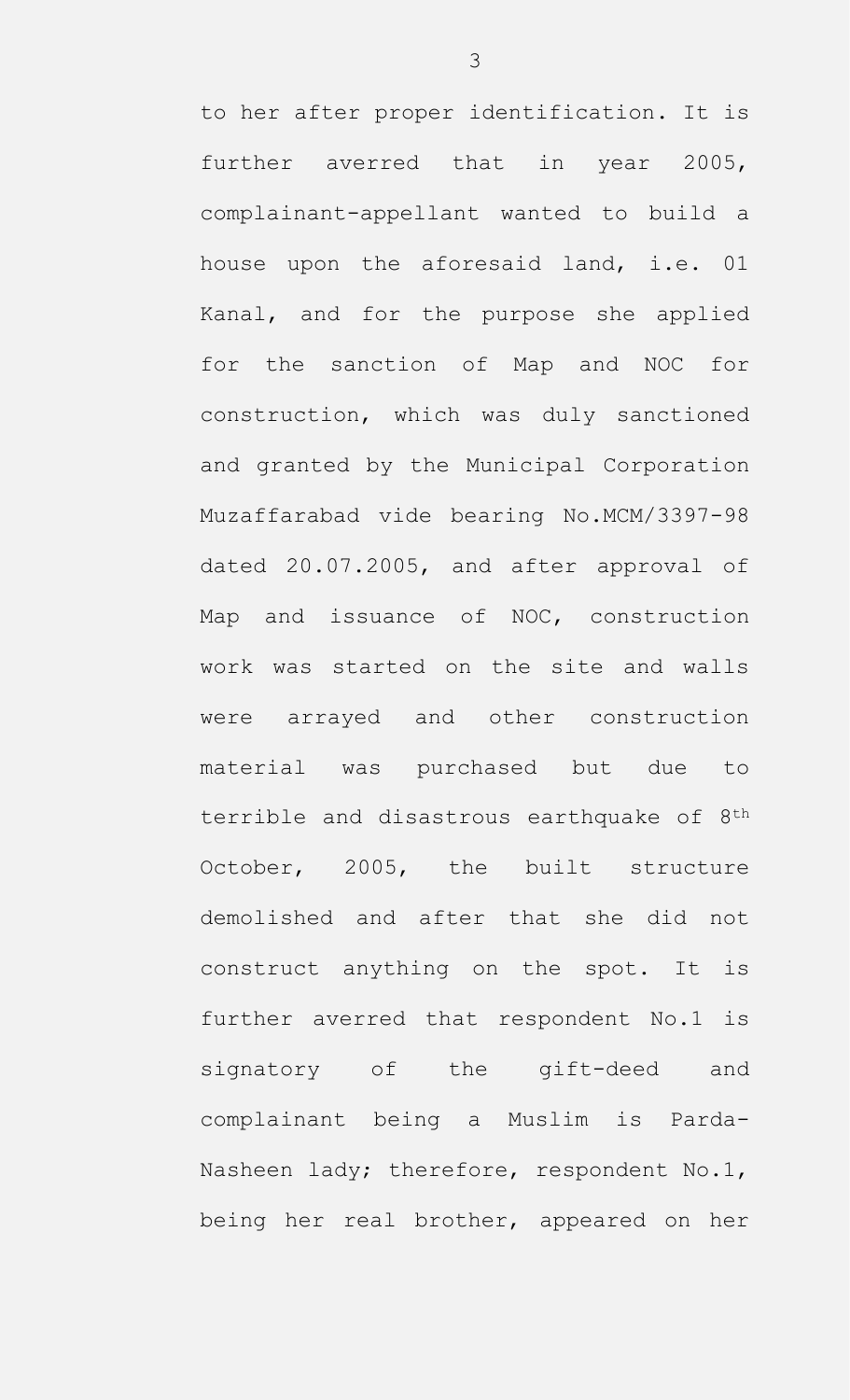behalf alongwith her father in the process of writing gift-deed as well as in the process of registration of the said gift-deed, before Sub-Registrar Muzaffarabad on 19.05.2001; therefore, respondents were fully aware of the truthfulness and execution of the above stated gift-deed and after execution of the gift-deed dated 19.05.2001, complainant-appellant had enjoyed peaceful possession over the gifted land till the death of her father, Muhammad Usman Shah, who had been looking after the said gifted land because she, due to marriage, was settled in village Rawani alongwith her husband. It is further stated that mutation of the said giftdeed dated 19.05.2001 is yet not attested in the revenue record, however, she had applied for the mutation before relevant forum and proceedings are pending due to illegal hurdles created by respondent No.1. It is also stated that soon after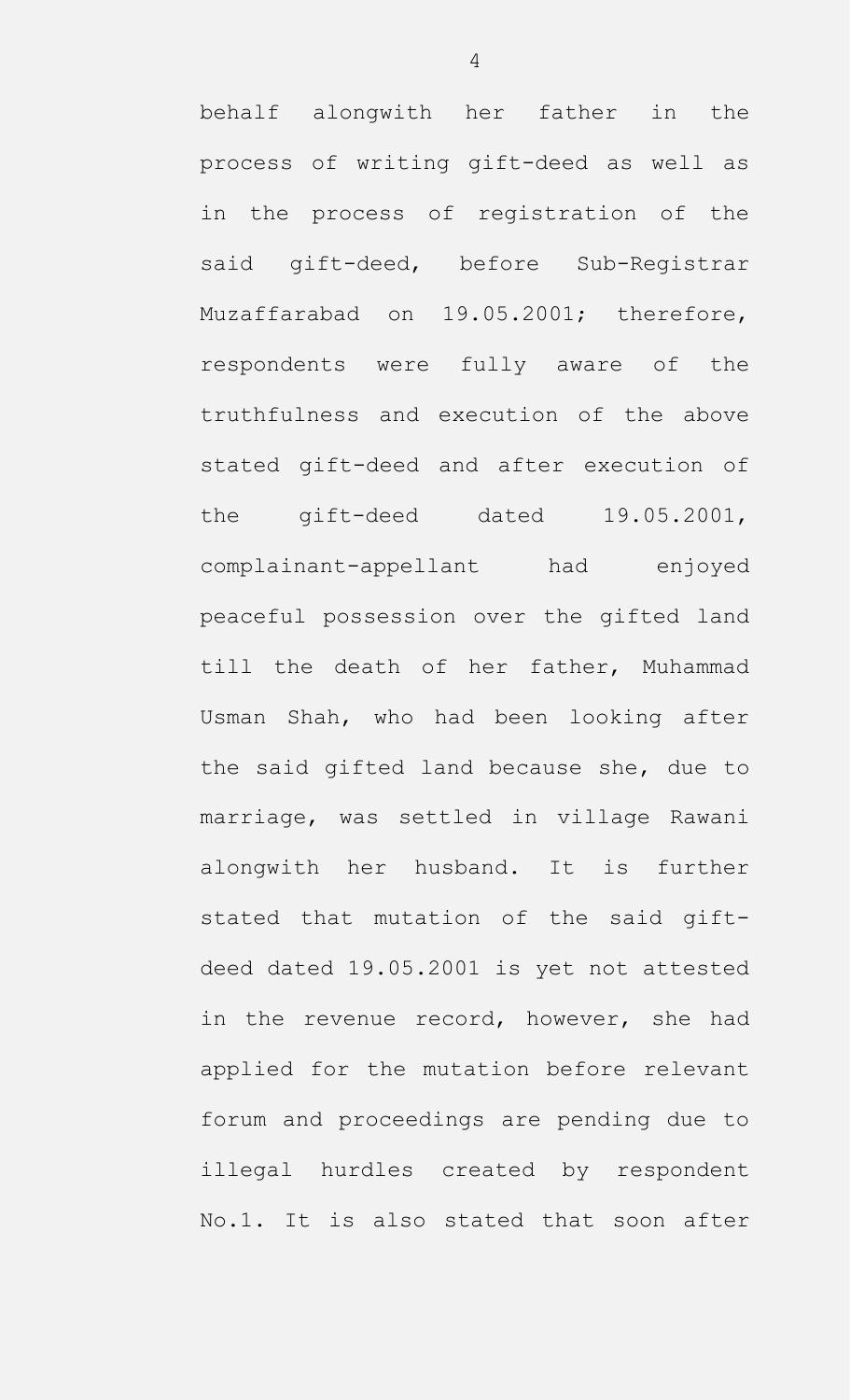death of appellant's father, respondent No.1 started interference in the peaceful possession of the complainant for his ulterior motives, however, complainant herself and through other respectable family members asked respondent No.1 to stop interference in the gifted land of complainant, due to which, he stopped his illegal activities, but later on he started construction over the gifted land alongwith the help of respondent No.2, after which complainant filed a civil suit in the Court of competent jurisdiction of perpetual and mandatory nature, against respondent No.1 and obtained status-quo order dated 26.01.2021, which was duly communicated to respondent No.1, but he did not give respect and due diligence to the statusquo order of the Civil Judge Court No.1, Muzaffarabad, and continued interference, on account of which, appellantcomplainant also filed an application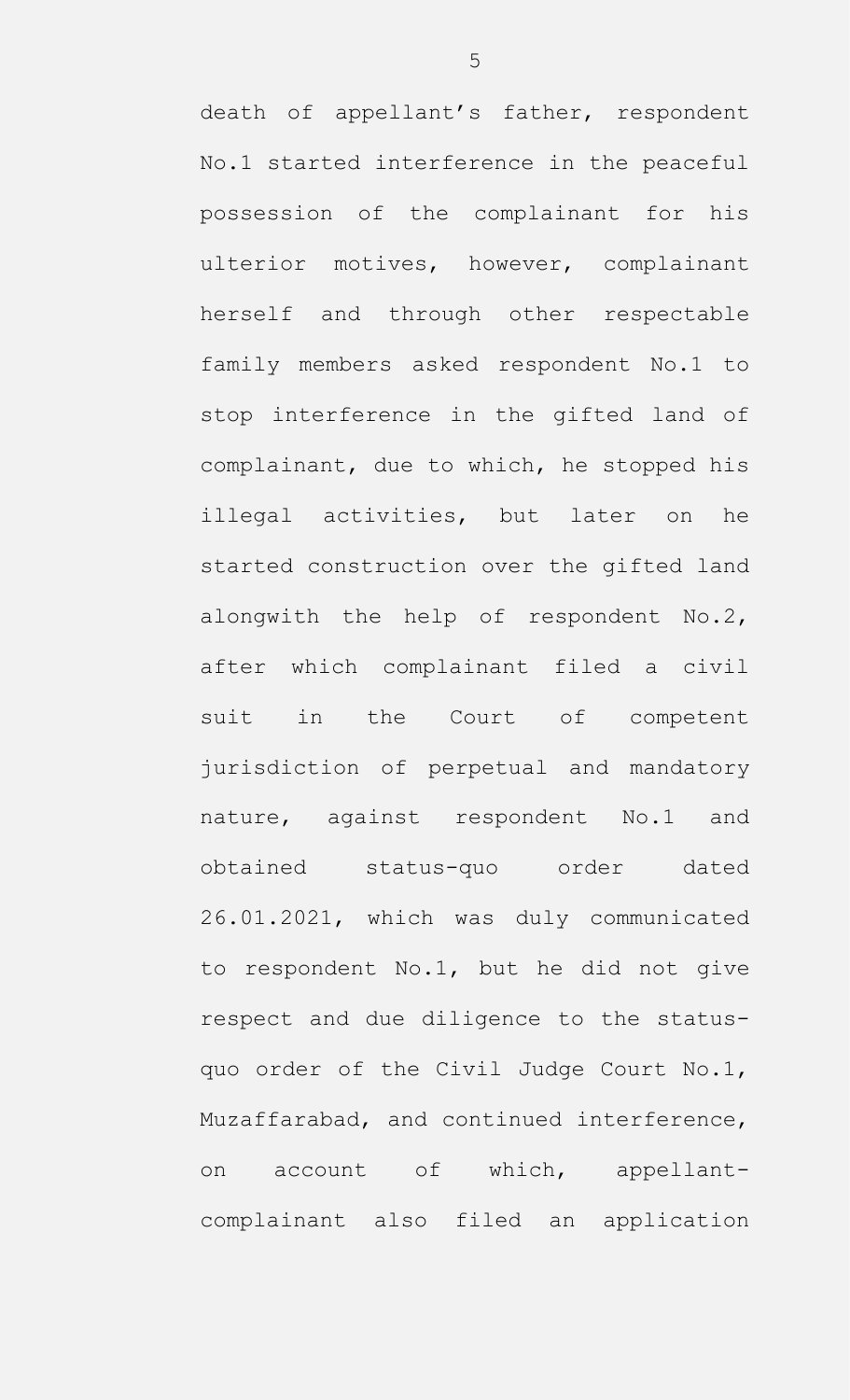against respondent No.1 due to breach of the aforesaid status-quo order, but respondent No.1 with the help of respondent No.2, in reaction of the civil litigation, grabbed the aforesaid gifted land from complainant-appellant and fully obtained control over the gifted land, against the valuable propriety rights of complainant. It is further averred that respondents illegally, unlawfully and willfully grabbed the property of complainant while according to the giftdeed dated 19.05.2001, she is lawful owner of the gifted land, due to which, respondents are liable to be treated and punished in accordance with prevailing law. It is maintained that complainant is also entitled to the cost bearing on the instant complaint and compensation for suffering mental torture and infringement of valuable propriety rights of complainant and delivery of possession of the aforesaid gifted land. It is prayed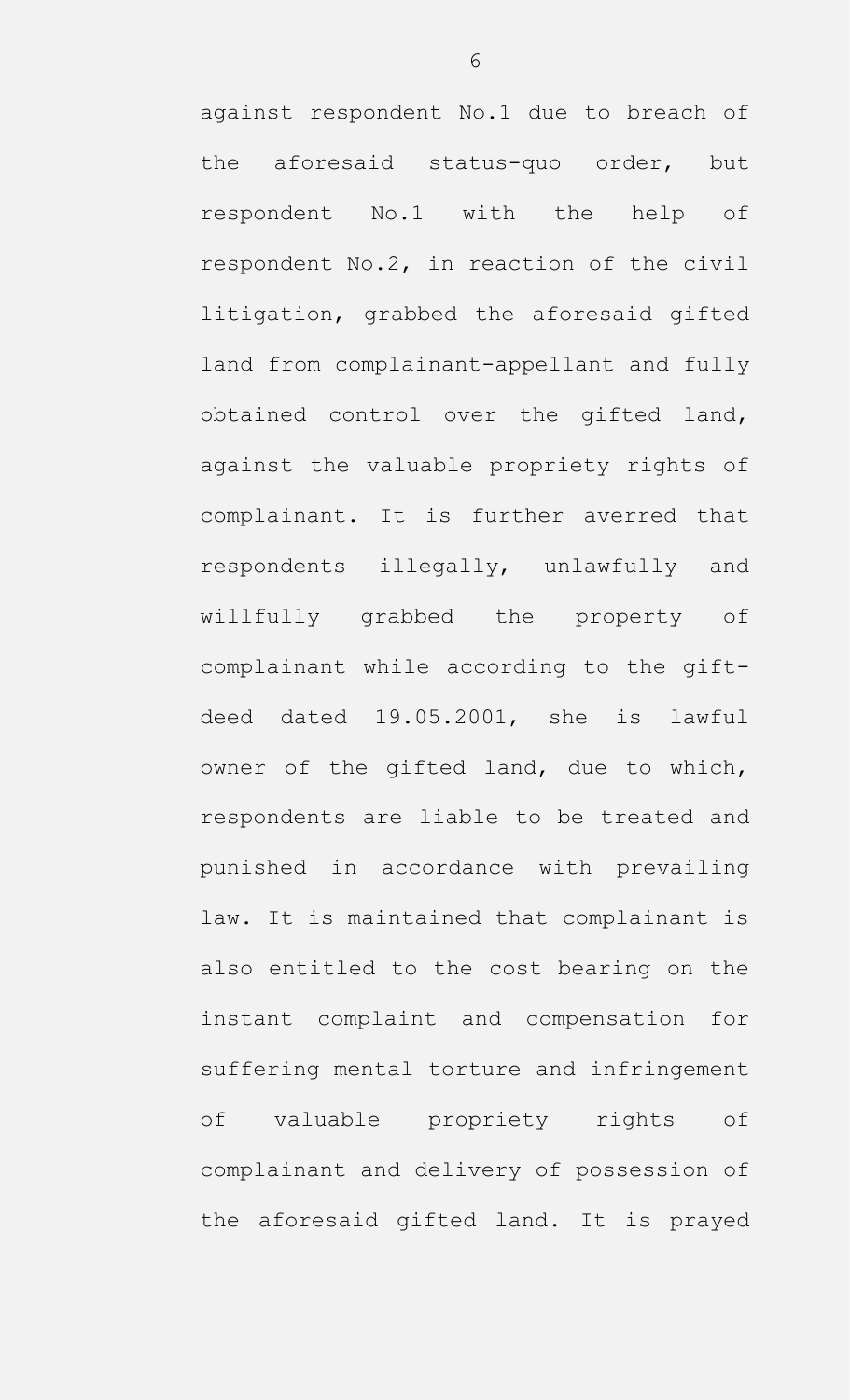that by accepting the complaint, the proceedings under Sections 492-B, 492- C,APC and Section 203-I, Cr.P.C, may be initiated against the respondents and be punished in accordance with law. It is further prayed that possession of the aforesaid gifted land be delivered to the complainant under Section 203-I,Cr.P.C and compensation may also be given to her under Section 544-A,APC for bearing expenses on the instant case as well for suffering mental agony suffered by complainant during the course of trial. The aforesaid complaint was made over to the Additional District & Sessions Judge, Muzaffarabad, 17.09.2021, whereby the aforesaid Court dismissed the complaint vide the impugned order dated 24.09.2021, hence, the instant appeal.

3. Syed Asad Ali Kazmi, the learned Counsel for appellant, contended that his client Iffat Bibi, complainant, filed a complaint against respondents under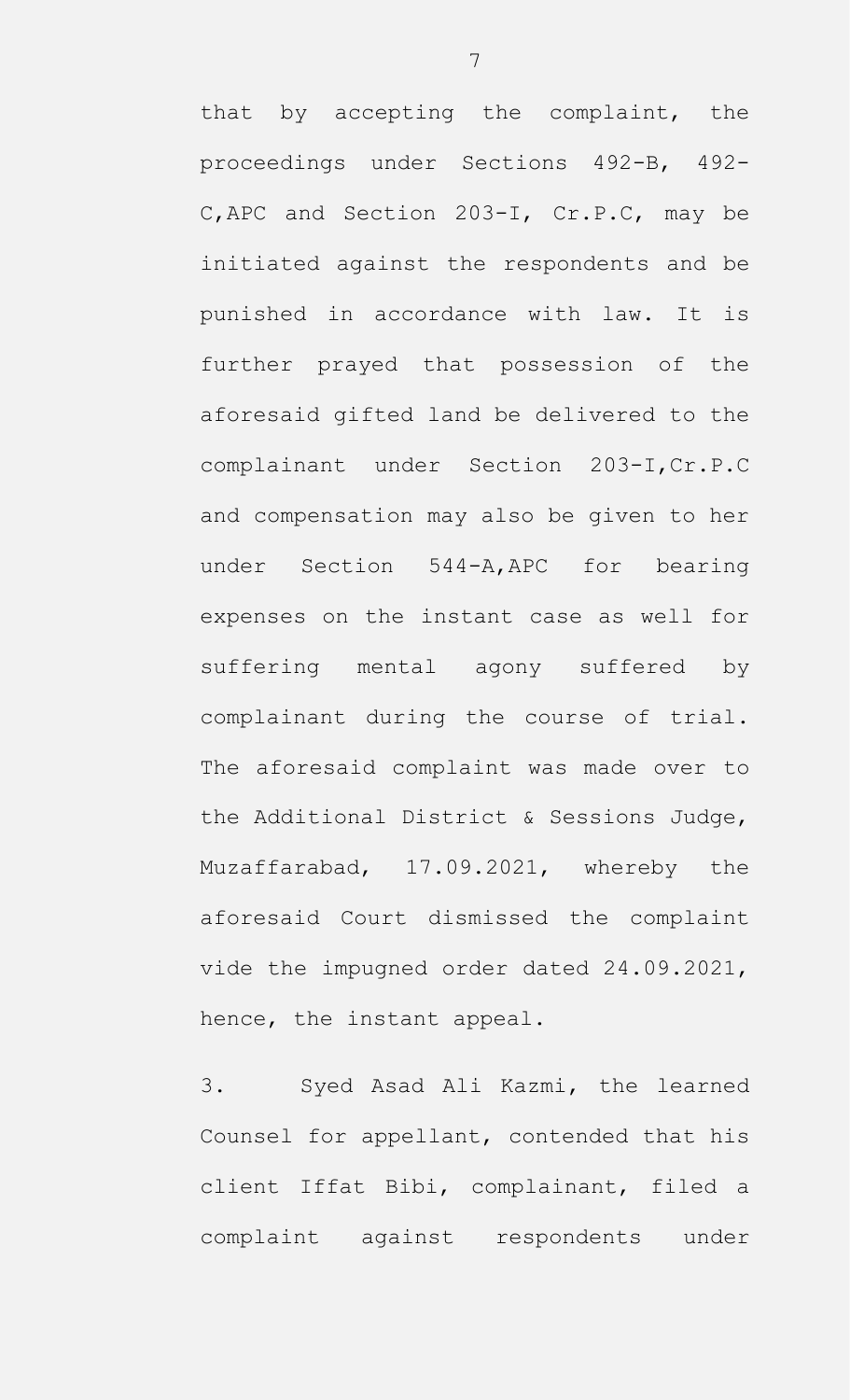Section 492-B, 492-C, 544-A, APC read with Section 203-I, before District & Sessions Judge, Muzaffarabad, on 17.09.2021, on the ground that land comprising past Survey No.137, present 185, 2 Kanals & 19 Marlas, situated at village Bandi-Meer-Samdani Tehsil & District Muzaffarabad, according to the revenue record, was in the ownership of appellant's and respondents' father, Muhammad Usman Shah, who being a lawful owner of the aforesaid land, after due course of law, transferred 01 Kanal land in favour of appellant through registered gift-deed dated 19.05.2001 and possession of the same land was delivered to her after proper identification and thereafter in year 2005 appellant applied for obtaining Map and NOC for the purpose of construction, which was duly sanctioned and granted by the Municipal Corporation Muzaffarabad vide bearing No.MCM/3397-98 dated 20.07.2005, and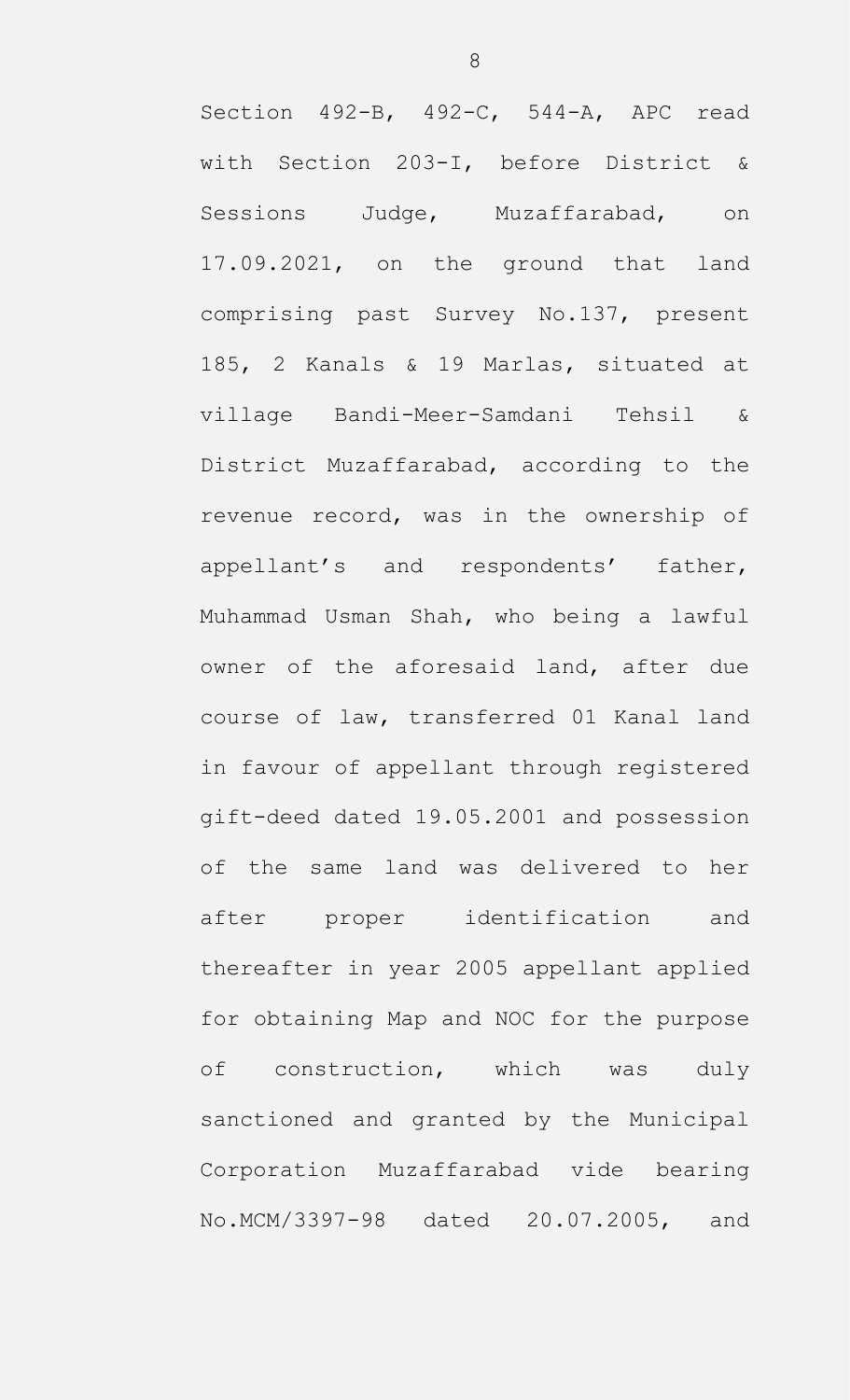after approval of Map and issuance of NOC for construction, work was started on the site and walls were erect arrayed and other construction material was purchased but due to earthquake disaster of 8<sup>th</sup> October, 2005, the built structure demolished. The learned Counsel emphasized that appellant-complainant being a Muslim is Parda-Nasheen lady; therefore, respondent No.1, being her real brother, appeared on her behalf alongwith her father in the process of writing gift-deed as well as in the process of registration of the said giftdeed, before Sub-Registrar Muzaffarabad on 19.05.2001 and he is signatory of the said gift-deed; therefore, respondents were fully aware of the truthfulness and execution of the above stated gift-deed. The learned Counsel further contended that mutation of the said gift-deed dated 19.05.2001 has not yet been attested in the revenue record, however, his client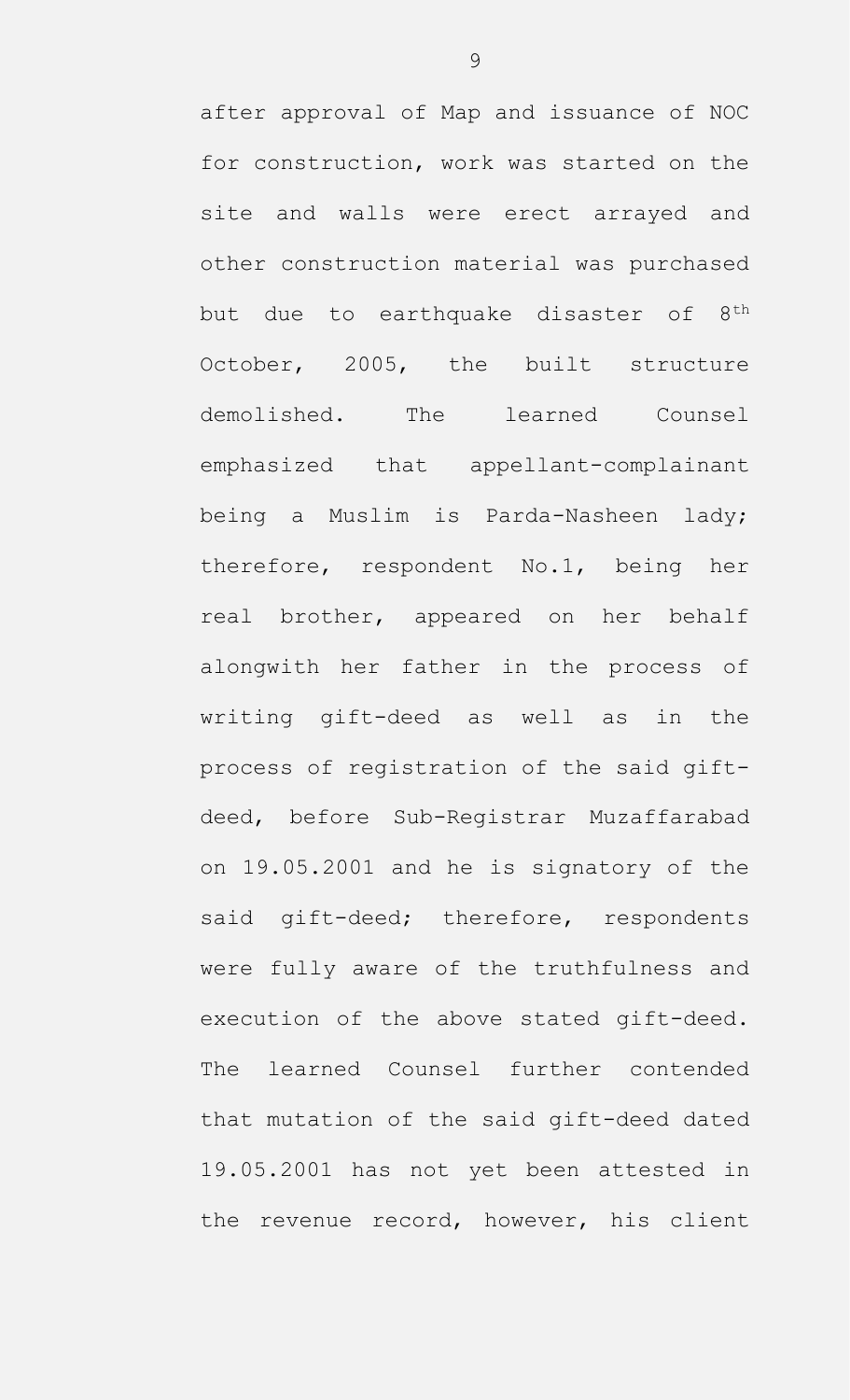had applied for the mutation before relevant forum and proceedings are pending due to illegal hurdles created by respondent No.1. The learned Counsel pointed out that soon after the death of appellant's father on 14.12.2020, respondent No.1 started interference in the peaceful possession of the complainant for his ulterior motives, however, complainant herself and through other respectable family members asked respondent No.1 to stop interference in the gifted land of complainant, due to which, he stopped his illegal activities, but later on he started construction over the gifted land alongwith the help of respondent No.2, after which complainant filed a civil suit in the Court of competent jurisdiction against respondent No.1 and obtained status-quo order dated 26.01.2021, which was duly communicated to respondent No.1, but he did not give any respect to the status-quo order of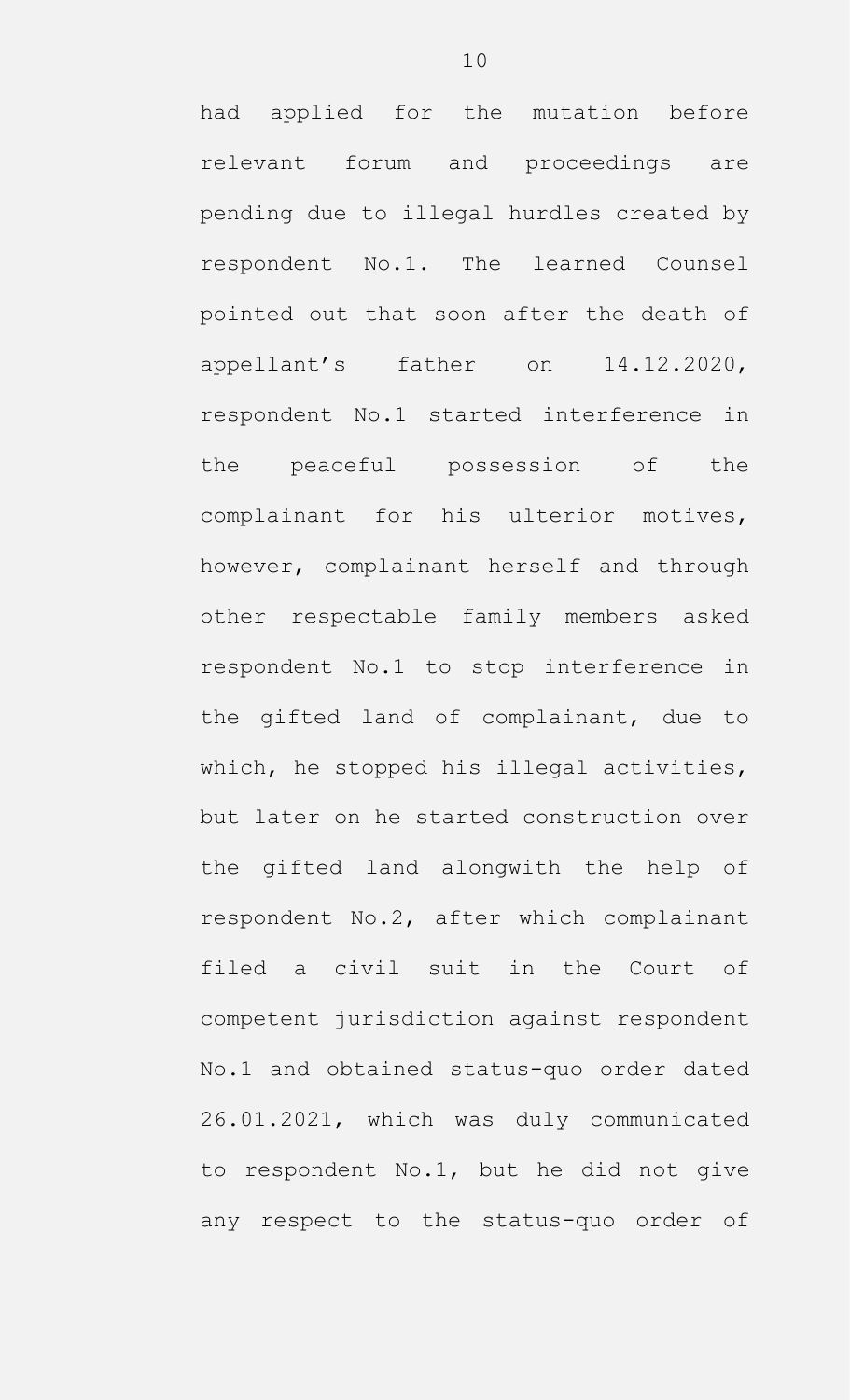the Civil Judge Court No.1, Muzaffarabad, and continued interference, on account of which, appellant-complainant also filed an application against respondent No.1 due to breach of the aforesaid status-quo order, but respondent No.1 with the help of respondent No.2, in reaction of the civil litigation, grabbed the aforesaid gifted land from appellant and fully obtained control over the gifted land, against the valuable propriety rights of complainant; hence, respondents illegally, unlawfully and willfully grabbed the property of complainant while according to the gift-deed dated 19.05.2001, she is lawful owner of the gifted land. The learned Counsel agitated that on the basis of aforesaid ground he filed complainant before District & Sessions Judge, Muzaffarabad, which was made over to Additional District & Sessions Judge, Muzaffarabad, whereby the Court below wrongly dismissed the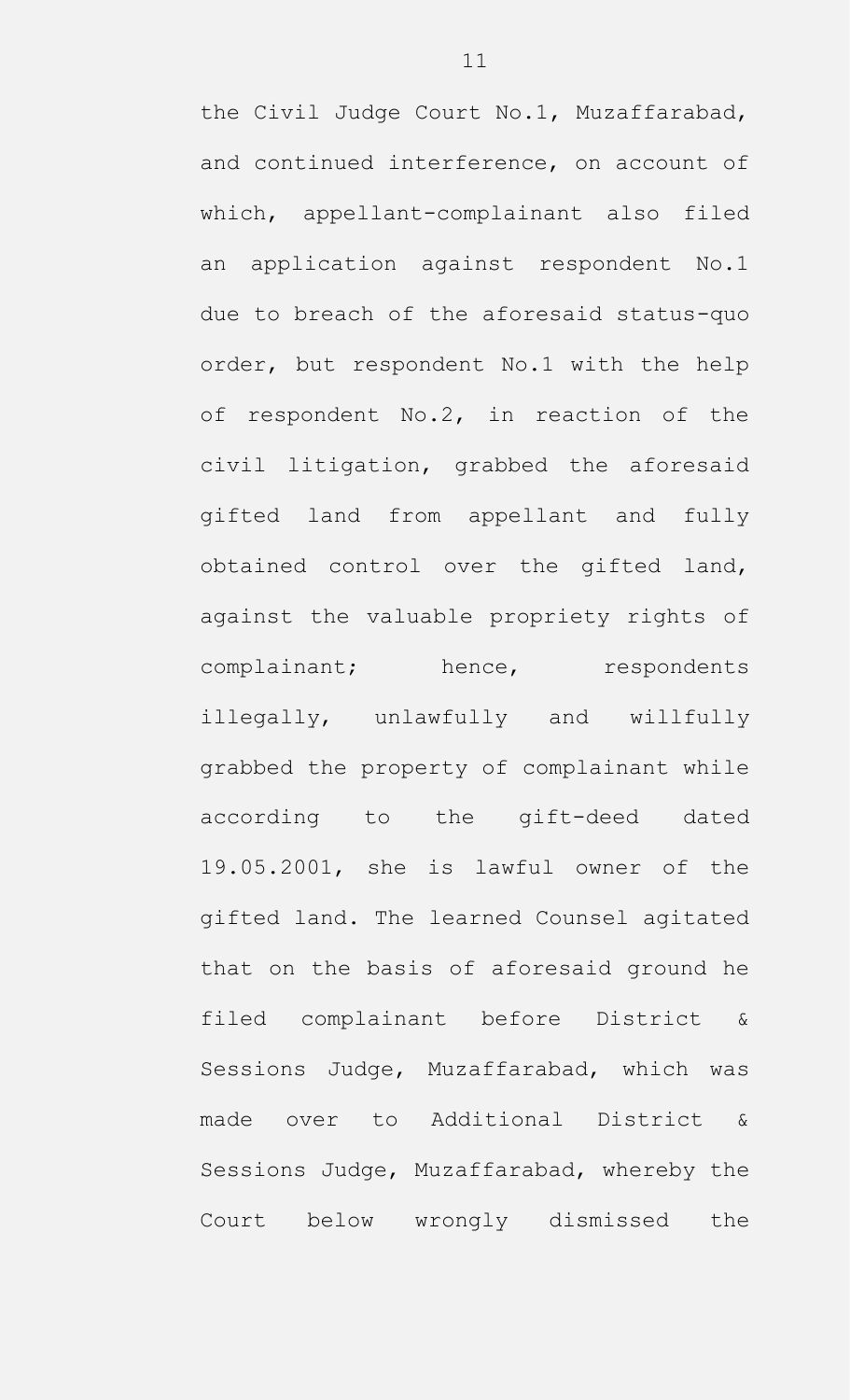complaint. The learned Counsel prayed that by accepting the instant appeal, the impugned judgment may be set-aside. The learned Counsel in support of his arguments placed reliance upon **2016 SCMR 1931**.

4. Mr. Manzoor Hussain Raja, the learned Counsel for respondents controverted arguments of the learned Counsel for appellant and stated that the learned Court below appreciated the whole controversy in its true perspective and reached at correct conclusion, because appellant did not produce any record before the Court below. The learned Counsel further stated that the appellant filed a frivolous and baseless complaint before the Court below which was rightly dismissed by the said Court because giftdeed was stated to be written on 19.05.2001 and Muhammad Usman Shah, father of the parties, died on 14.12.2020; hence, after approximately 21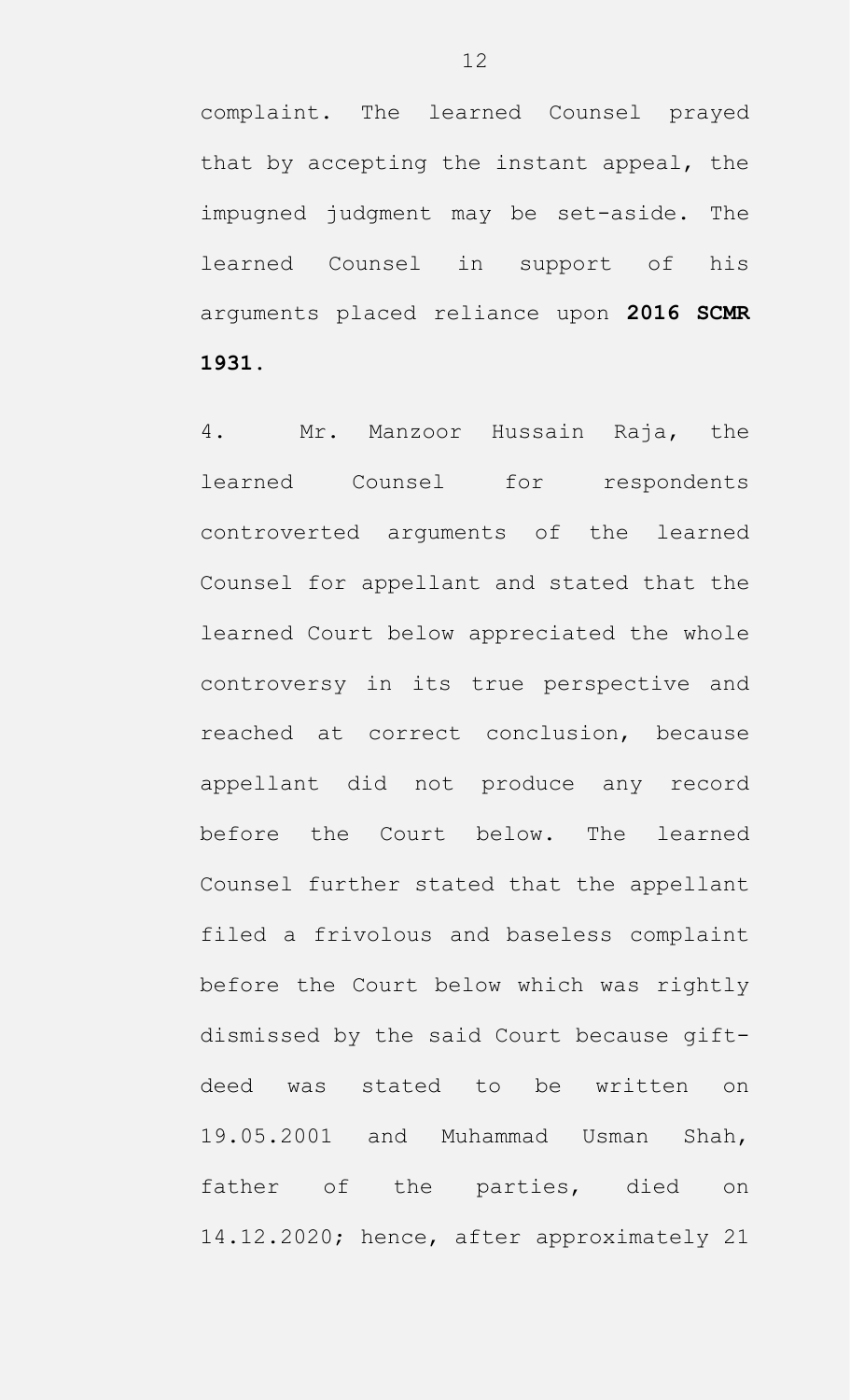years the said gift-deed was presented before Patwari and also filed suit mutation, which is still subjudice before Civil Court, Muzaffarabad. The learned Counsel further stated that disputed land was in possession of the father of the parties whereas according to the report of Patwari, appellant has no possession of the aforesaid land. The learned Counsel contended that parties are litigant before Civil Court and in presence of pendency of civil suit, the criminal complaint could not be filed; therefore, the same was rightly dismissed by the Court below. The learned Counsel finally craved for dismissal of appeal and placed reliance upon **PLD 2008 Lahore 59** in support of his arguments.

5. I have given my dispassionate thought to the arguments of the learned Advocates for parties and gone through the record of the case.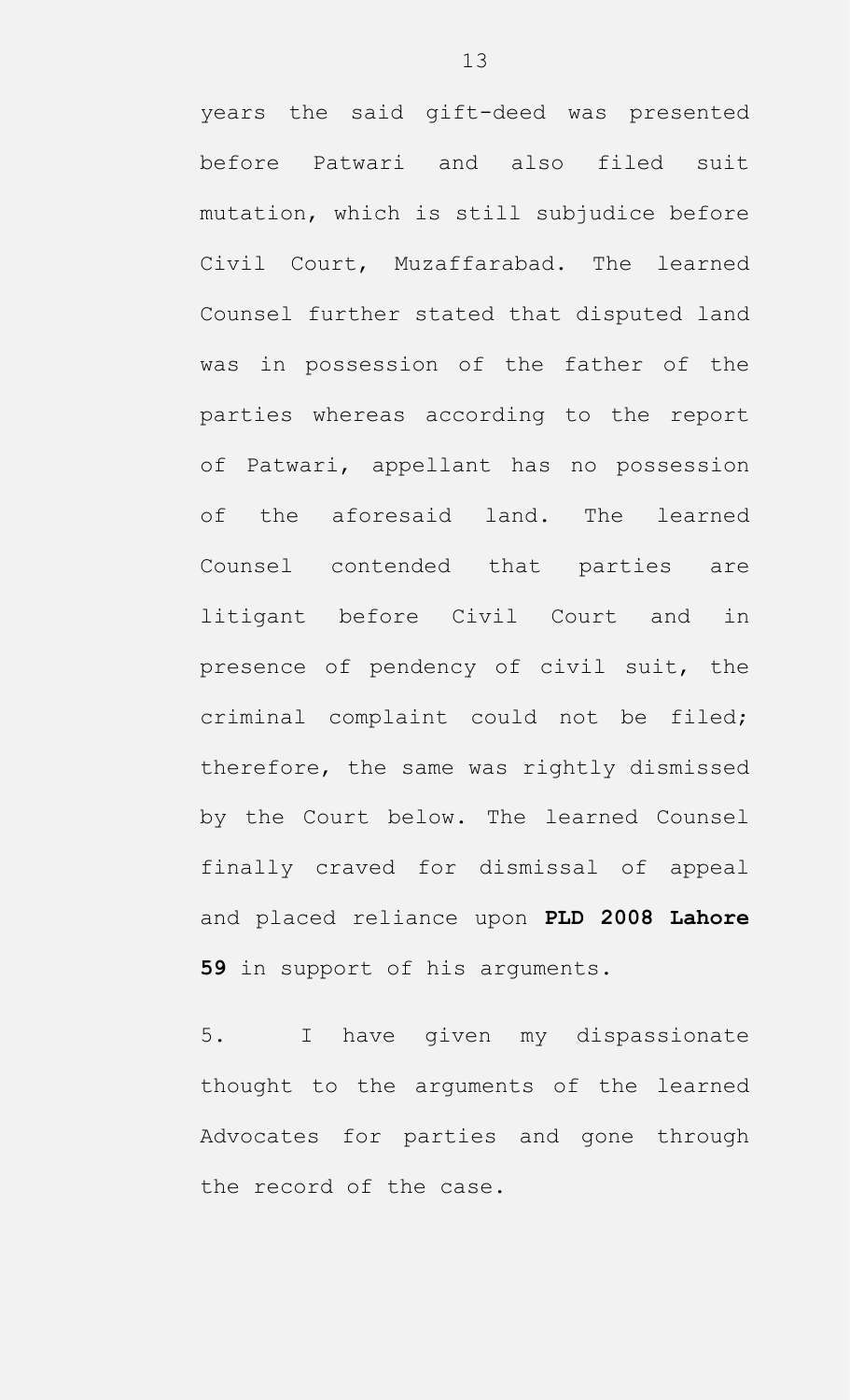6. At the very outset, it would be noteworthy to observe here that Criminal Law (Fifth Amendment) Act, 2020, has been promulgated in Azad Jammu and Kashmir to discourage the land grabbers and to protect the right of owner and lawful occupant of the property as against the unauthorized and illegal occupants. Moreover, the purpose of the said Act is to protect the right of possession of lawful owner or occupier and not to perpetuate the possession of illegal occupants. For the purpose of elucidation, I would like here to reproduce Section 492-B,APC adopted through Criminal Law Fifth Amendment Act, 2020, as under:-

> **492-B.Prohibition of Grabbing of Property, etc.-** (1) No one shall enter into or upon any property to dispossess, grab, control or occupy it without having any lawful authority to do so with the intention to dispossess, grab, control or occupy the property from Owner or Occupier of such property.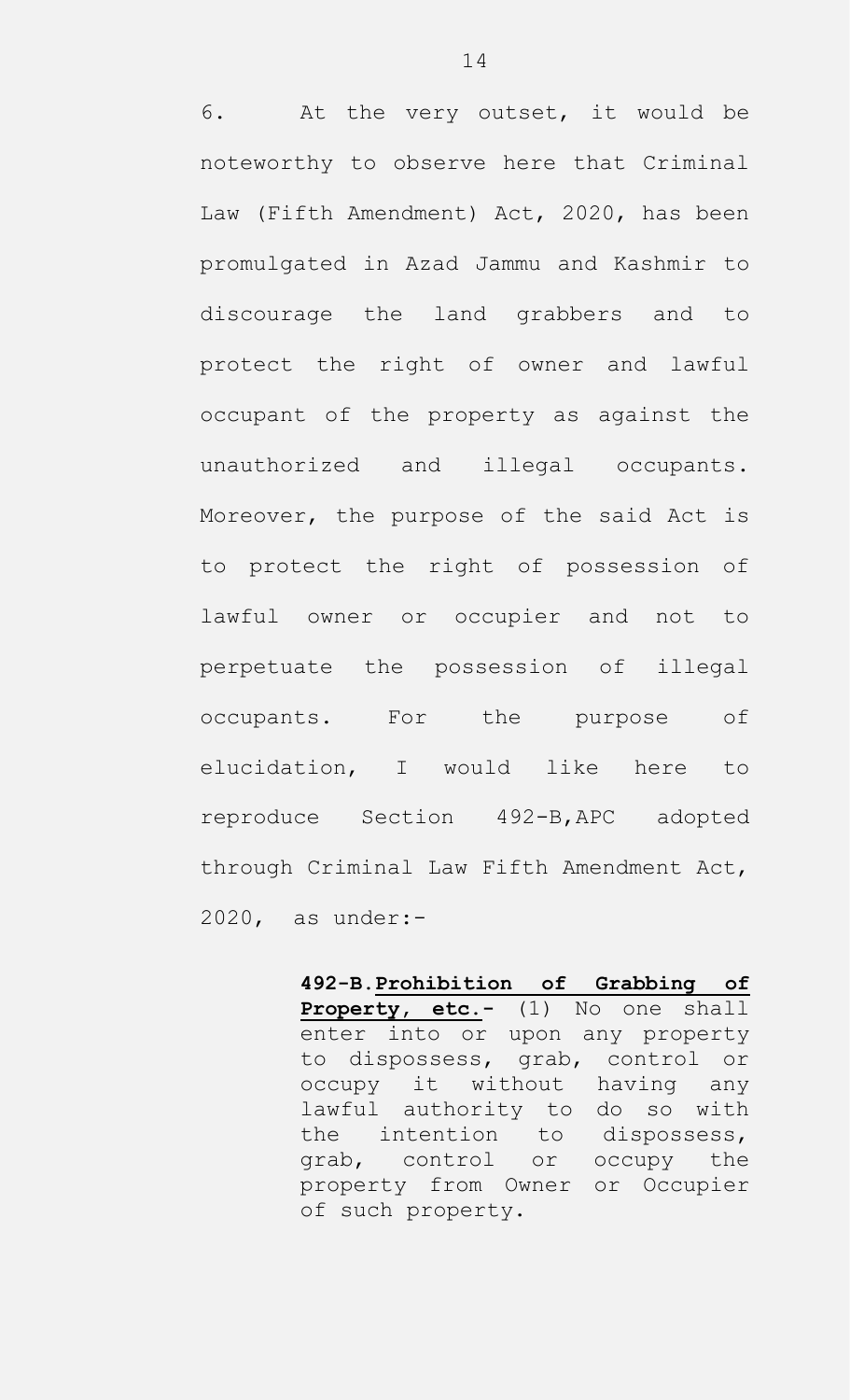(2) Whoever holds a property under a lawful authority or occupies it lawfully in pursuance of provision of law, or a lawful order or a decree of a Court or an agreement, for a period of time specified or agreed upon as the case may be, on expiration of such period, as aforesaid, he shall be liable to surrender such property to such person who is entitled for the possession thereof.

(3) Whoever contravenes the provisions of the sub-section (1) or (2) shall, without prejudice to any punishment to which he may be liable under any other law for the time being in force, be punished with imprisonment which may extend to ten years and with fine and the victim of the offence shall also be compensated in accordance with the provision of Section 544-A of the Code."

It reveals that the provisions of the aforesaid sub-section (1) of section 492- B,APC are in the form of preventive provisions. The Section begins with the words "No one shall", which is a prohibitory mandate and there is no restriction as to the class of persons. Moreover, the general term "whoever" for the offenders has been used and such general term clearly indicates that the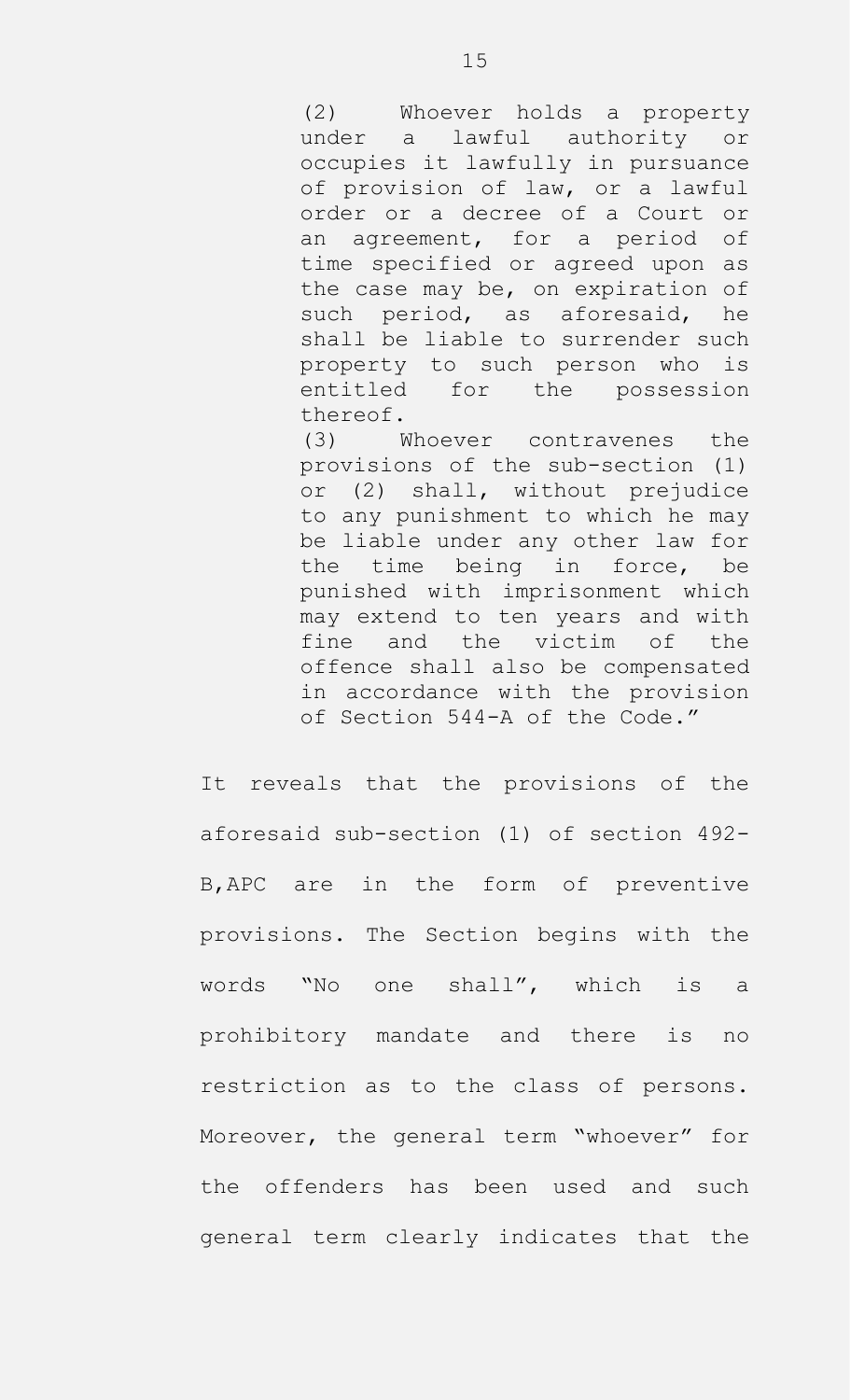widest possible meaning was attributed to the offenders.

7. A perusal of record reveals that Iffat Bibi, appellant-complainant, who is real sister of respondents, filed a complaint against respondents under Sections 492-B, 492-C, 544-A, APC read with Section 203-I, in the Court of District & Sessions Judge, Muzaffarabad, on 17.09.2021, which was entrusted to the Additional District & Sessions Judge, Muzaffarabad, on the same day. The complaint was filed mainly on the ground that Muhammad Usman Shah (deceased) father of appellant, gifted 01 kanal land to her through gift-deed dated 19.05.2001, from the land old Survey No.137, new Survey No.185, situated at village Bandi-Meer-Samdani Tehsil & District, Muzaffarabad, and possession was handed over to her; however, her father had been looking after the aforesaid piece of land because due to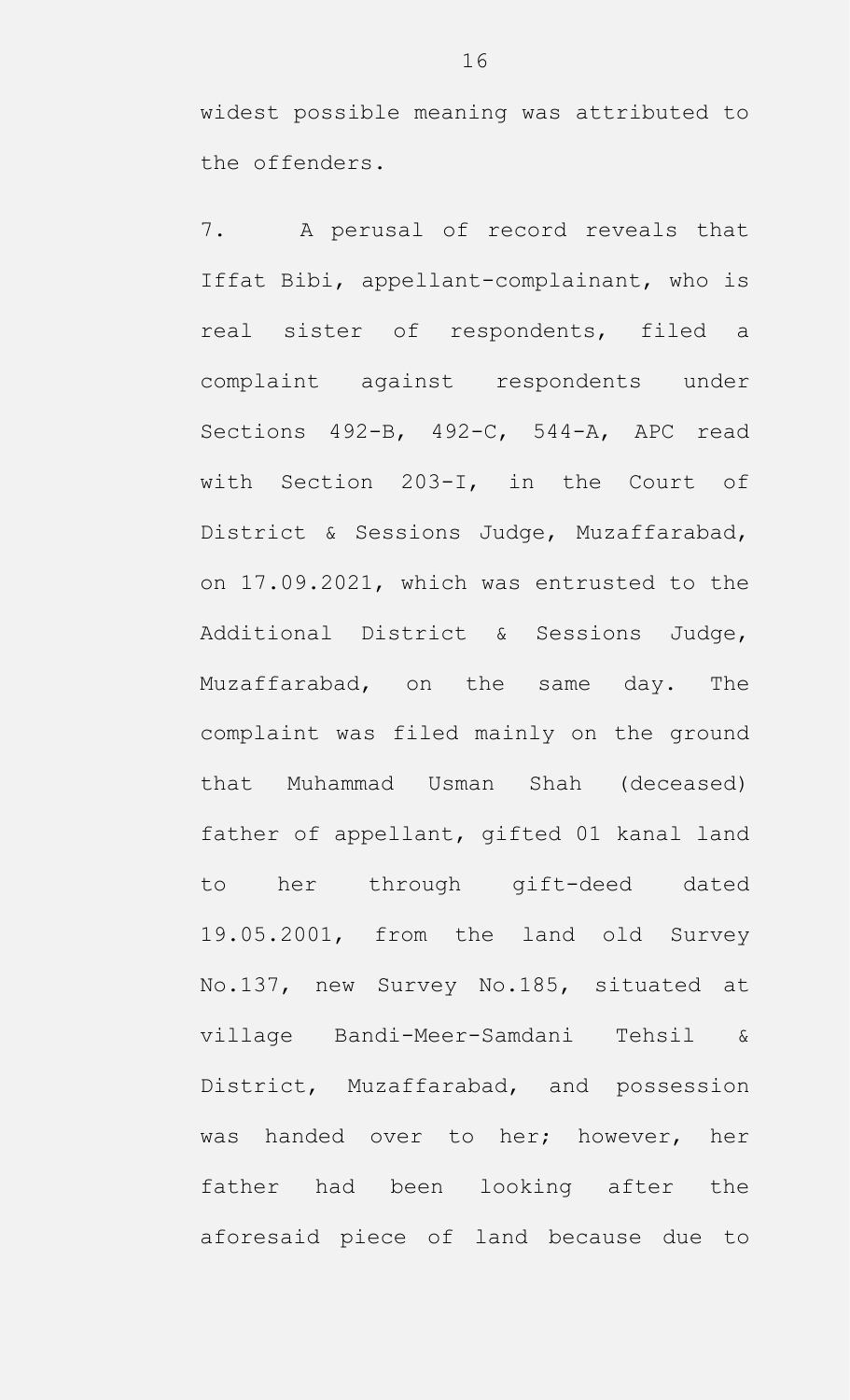marriage she was settled in village Rawani, however, in year 2005 she made some construction over there but due to earthquake of  $8<sup>th</sup>$  October, 2005, the same had demolished. The complainant emphasized on the point that her brother Zaheer Ahmad Gillani, respondent No.1, is signatory of the aforesaid gift-deed because appellant being 'Pardanasheen' did not appear in the process of writing and registration of the aforesaid giftdeed rather his brother, respondent No.1, appeared on her behalf, but after death of her father, respondent No.1 dispossessed the appellant by starting construction upon the said piece of land due to which parties are litigant before civil Court and proceedings of mutation of the said land is under process; hence, a criminal complaint was also filed before the Court below, which was dismissed vide the impugned order dated 24.09.2021. The Additional District &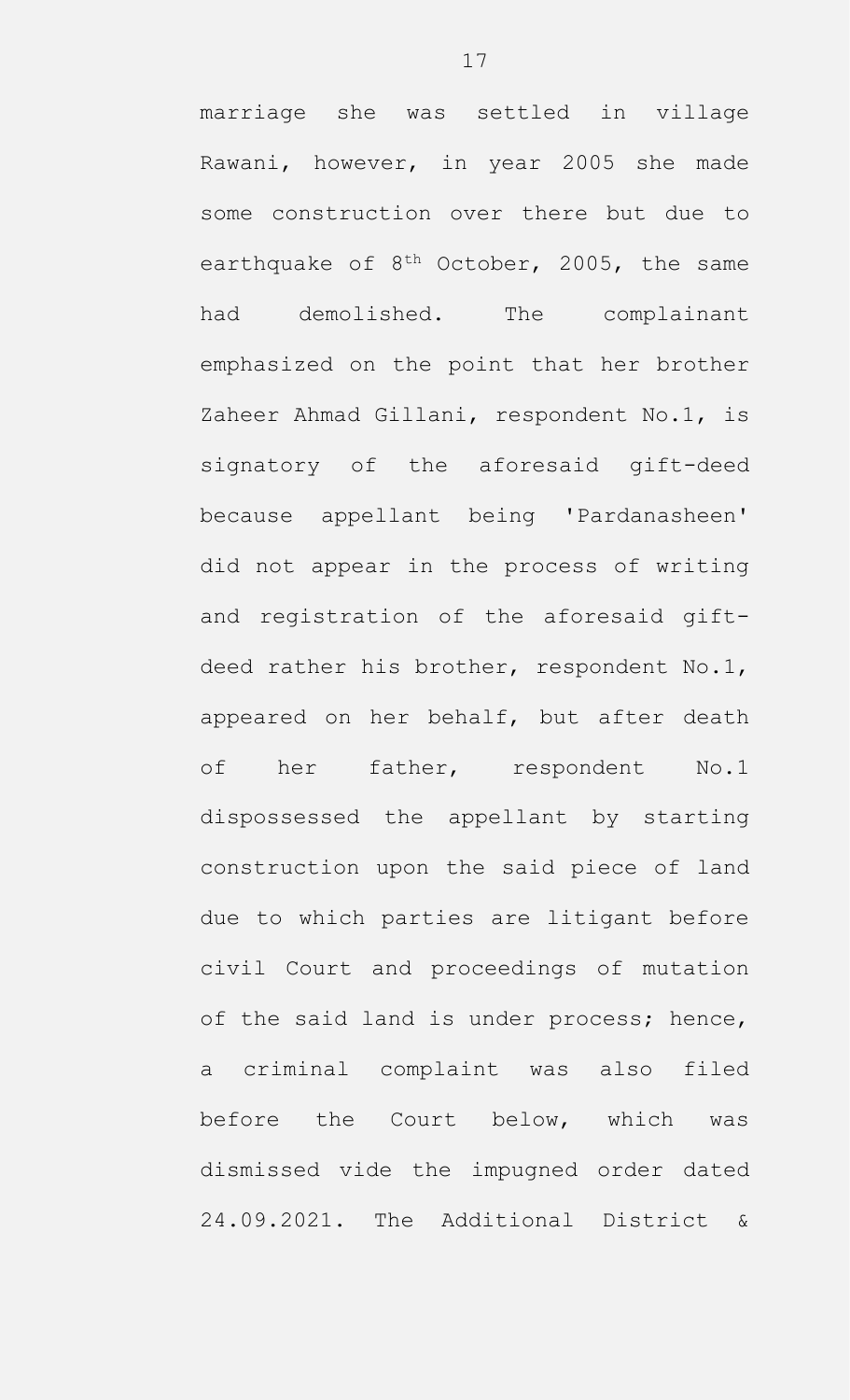Sessions Judge, Muzaffarabad, dismissed the complaint on account of three main reasons that (i) mutation of the giftdeed has not been sanctioned and registered in revenue record, (ii) necessary ingredient i.e. ownership or possession is not present and (iii) that dispute between parties is of civil nature and parties are already under litigation before competent forum. The learned Court below while relying upon case law i.e. 2010 CLR Lahore 586 and PLD 2008 Lahore 59, dismissed the complaint due to pendency of civil suit before Civil Court and declared that side by side civil and criminal proceedings are not applicable in the instant case and observed that complainant can initiate contempt proceedings against respondents before civil Court if they have any nexus with the allegation and while declaring the complaint not proceedable, the same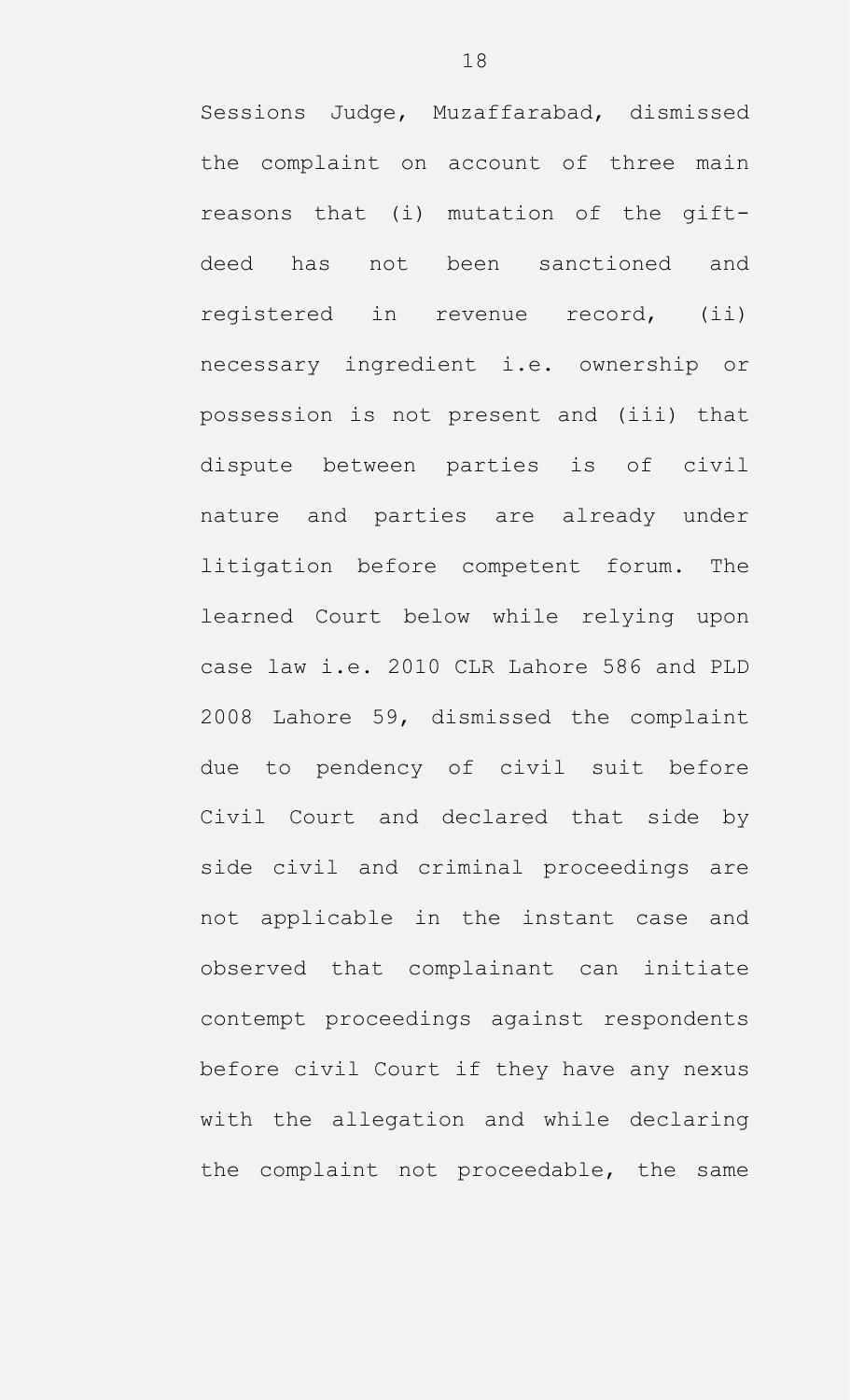was dismissed, vide the impugned judgment dated 24.09.2021.

8. Now, the question emerges whether in light of above narrated facts, the complaint was not proceedable and whether proper procedure for its disposal was adopted or not? A perusal of the Criminal Law (Fifth Amendment) Act, 2020, reveals that Sections 492-A, 492-B and 492-C, through a new *"CHAPTER XIX-A OFFENCES RELATING TO PROPERTY GRABBING",* have been added in the Azad Penal Code, 1860 (Act XLV of 1860) and Sections 203-D, 203-E, 203-F, 203-G, 203-H, 203-I and 203-J have been added in the Code of Criminal Procedure, 1898 (Act V of 1898) through a new *"CHAPTER XVI-A OF OFFENCES RELATING TO PROPERTY GRABBING".* Section 203-E, Cr.P.C relates to "*Cognizance of Offence*", according to which the offences under Chapter XIX-A of the Azad Penal Code, 1860 (Act XLV of 1860) shall be triable by the Court of Sessions on a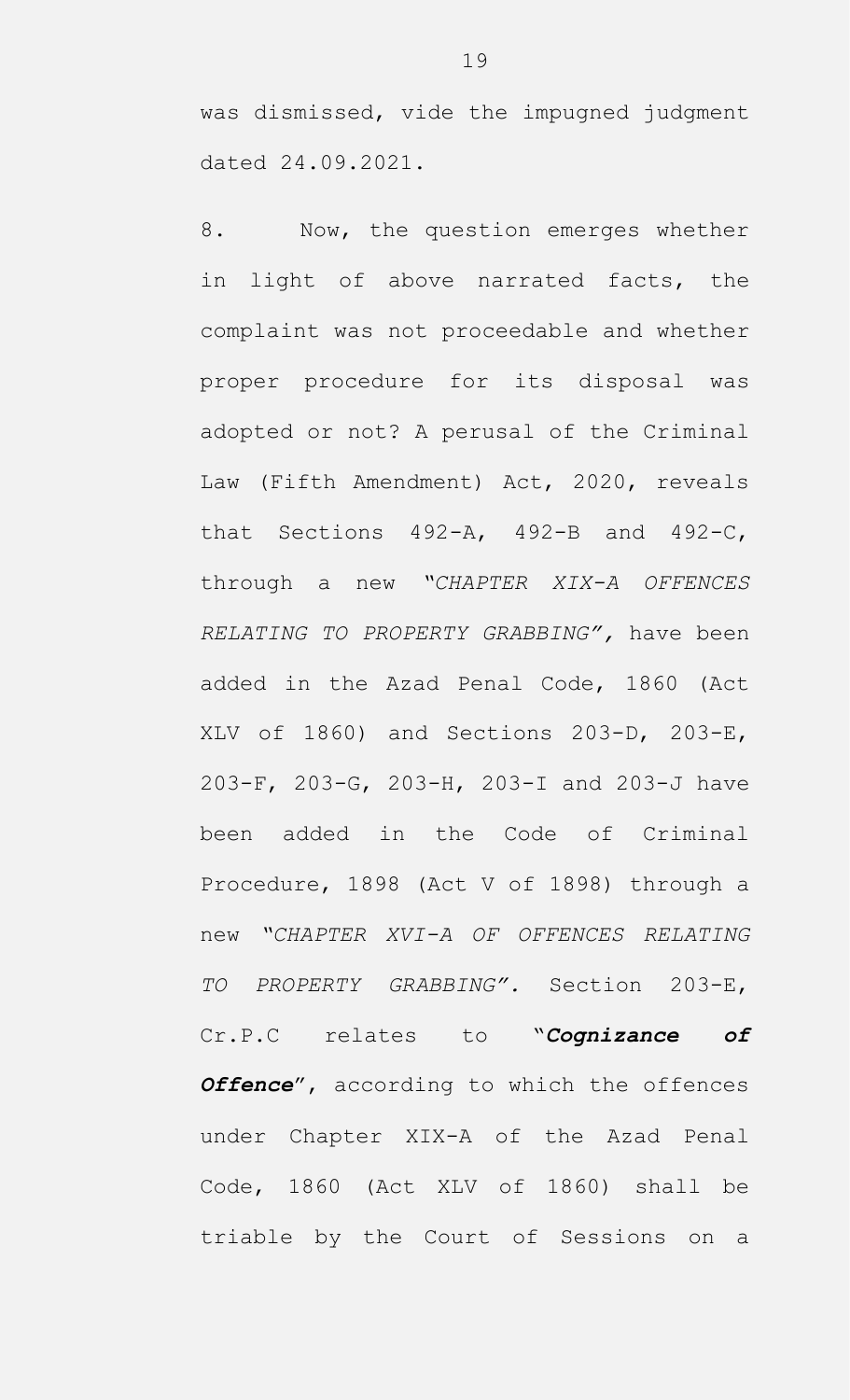complaint, whereas Section 203-F,Cr.P.C relates to *"Investigation and Procedure"* and I deem it necessary to reproduce Section 203-F, Cr.P.C in order to clarify the position as to whether in the case in hand proper procedure was adopted or not? Section 203-F, Cr.P.C is reproduced as under:-

> "**203-F. Investigation and Procedure**.- (1) Upon a complaint, the Court may direct the Officer-Incharge of a Police Station **to investigate** and complete the investigation and forward the same within a period fifteen days to the Court:

> Provided that the Court may extend the time in case where sufficient reasons are shown for not doing so within the time specified in this sub-section but not more than thirty days:

> Provided further that whenever a **local inquiry** is necessary for the purpose of this Act, the Court may direct a **Magistrate** or a **Revenue Officer** in the District to make inquiry and submit its report within a specified period as the Court may direct and the report of Magistrate or Revenue Officer, as the case may be, **shall be construed as evidence in the case**.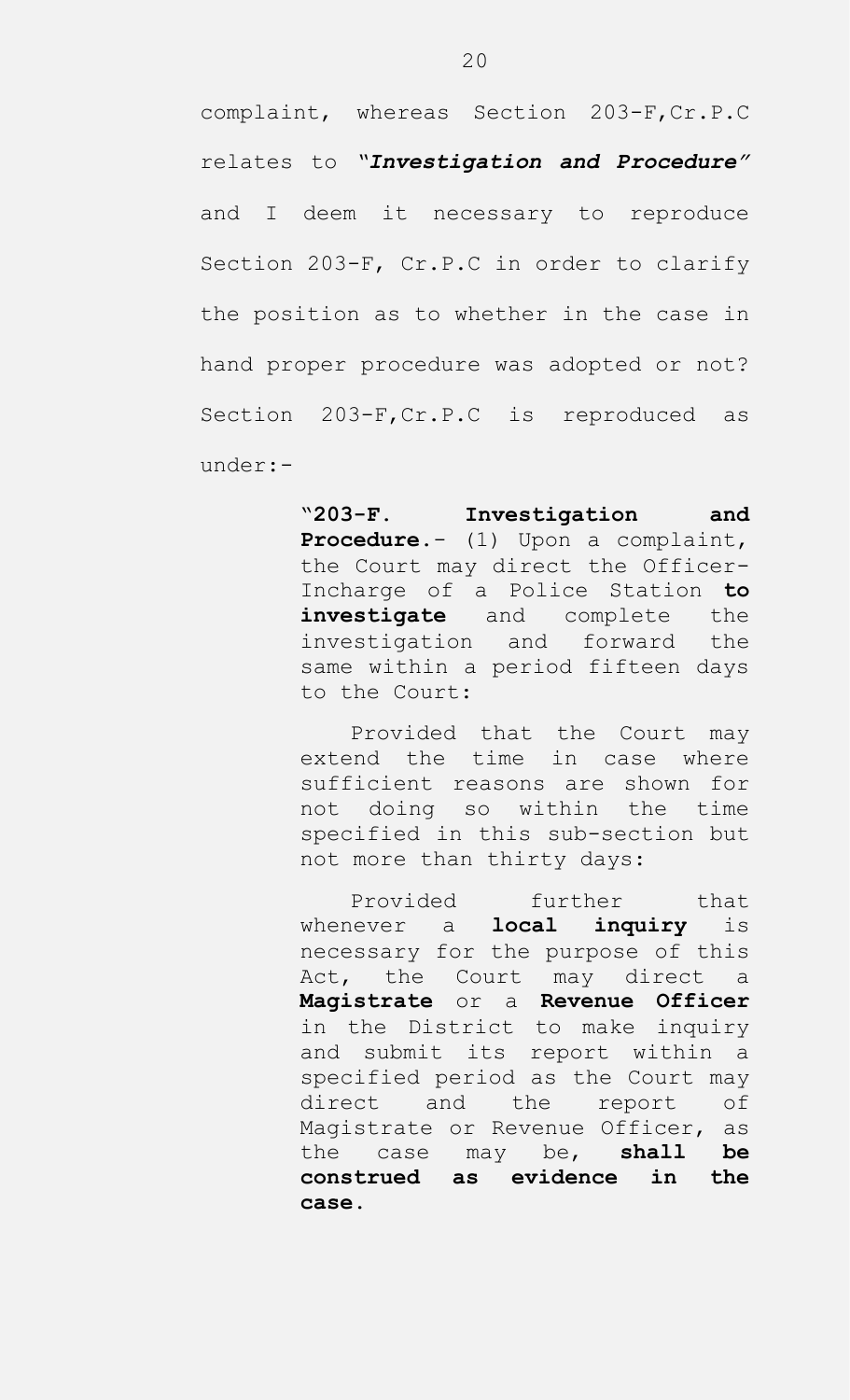(2) On taking cognizance of a case, the Court shall proceed with the trial on day to day basis and shall decide the case within a period of sixty days and if any delay occurred due to any unavoidable circumstances, which is beyond human control, the Court shall record the sufficient reason thereto.

(3) The Court shall not adjourn the trial, unless such adjournment is, in its opinion, necessary in the interest of justice and no adjournment shall be extended or allowed beyond seven days.

(4) If the Court reaches at the conclusion after conducting the trial that complaint is frivolous, false or vexatious, the Court may award compensatory cost upon the complainant which may extend to five hundred thousand rupees."

A bare reading of the aforesaid section 203-F,Cr.P.C makes it abundantly clear that when a complaint is moved before the Court of Sessions, the Court before taking cognizance of a case has two options, first is that, the Court **may direct** the Officer-In-charge of a Police Station **to investigate** and complete the investigation and forward the same within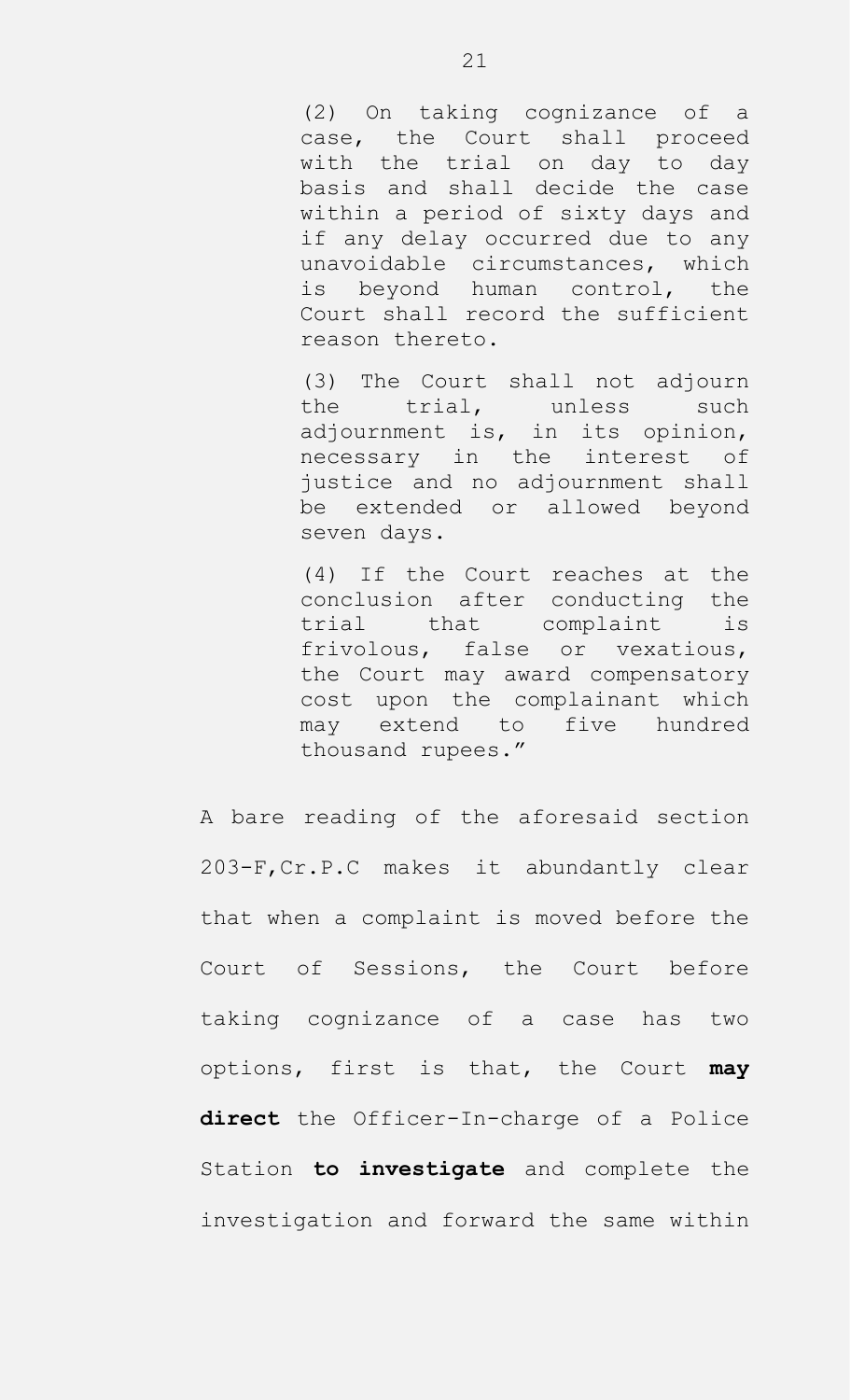a period of fifteen days to the Court, and the Court may extend the time in case where sufficient reasons are shown for not doing so within the time specified in this sub-section but not more than thirty days, and second is that, whenever a **local inquiry** is necessary for the purpose of this Act, the Court **may direct** a **Magistrate** or a **Revenue Officer** in the District to make inquiry and submit its report within a specified period as the Court may direct and the report of Magistrate or Revenue Officer, as the case may be, shall be construed as evidence in the case, and thereafter, as provided under Section 203-F(**2**),Cr.P.C, the Court by taking cognizance of a case shall proceed with the trial on day to day basis and shall decide the case within a period of sixty days and if the Court, as provided under section 203- F(**4**),Cr.P.C, reaches at the conclusion after conducting the trial that complaint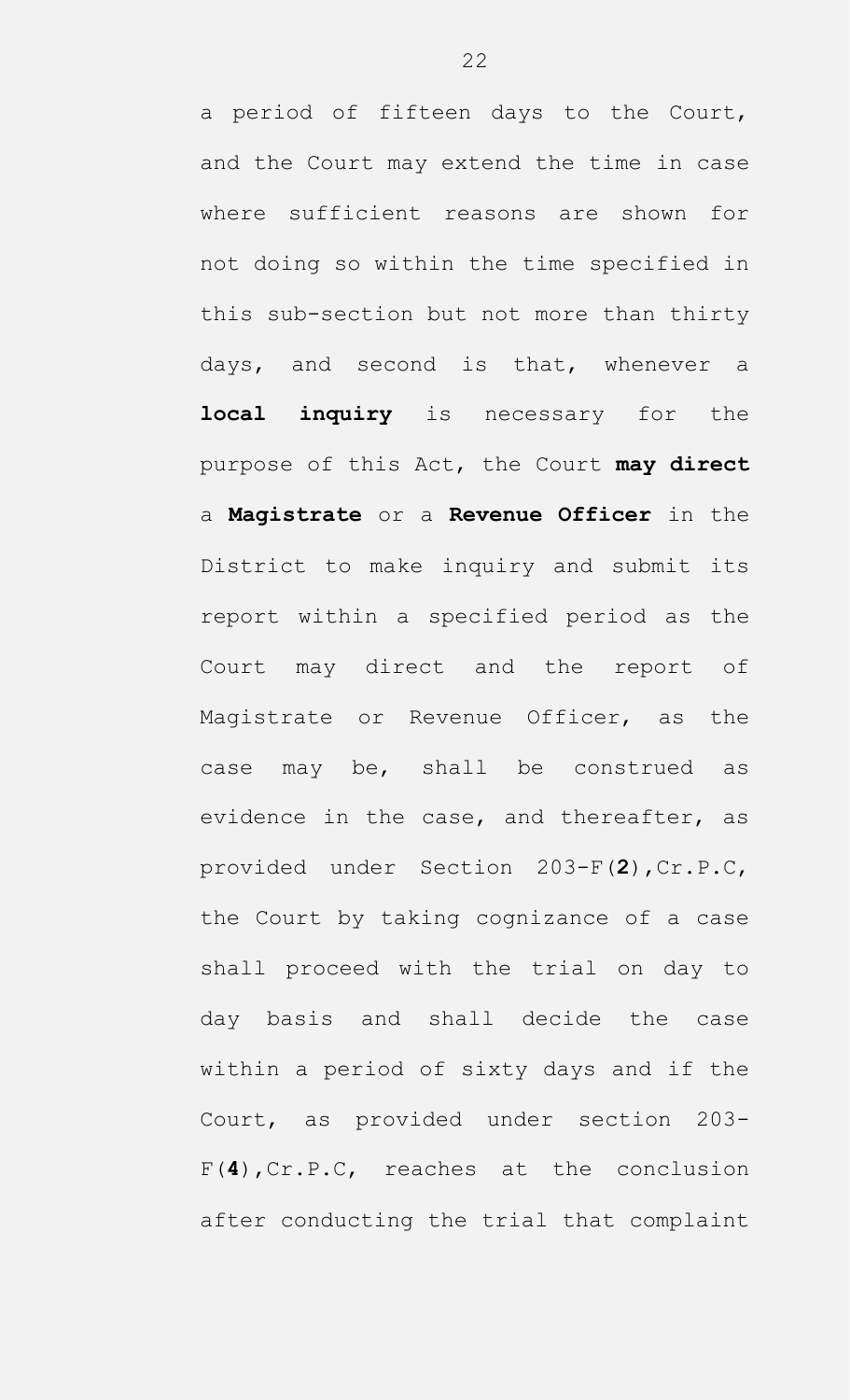is frivolous, false or vexatious, the Court may award compensatory cost upon the complainant which may extend to five hundred thousand rupees and if otherwise the Court arrives at the conclusion that case against accused has been proved, then it shall award him punishment under sections 492-B and 492-C,APC and shall proceed under section 203-I,Cr.P.C for delivery of possession of the property to its owner.

9. In the case in hand, the claim of Iffat Bibi, appellant-complainant, who is real sister of respondents, is that her father Muhammad Usman Shah (deceased) gifted 01 kanal land to her through giftdeed dated 19.05.2001, from the land old Survey No.137, new Survey No.185, situated at village Bandi-Meer-Samdani Tehsil & District, Muzaffarabad, and possession was handed over to her; however, her father had been looking after the aforesaid piece of land because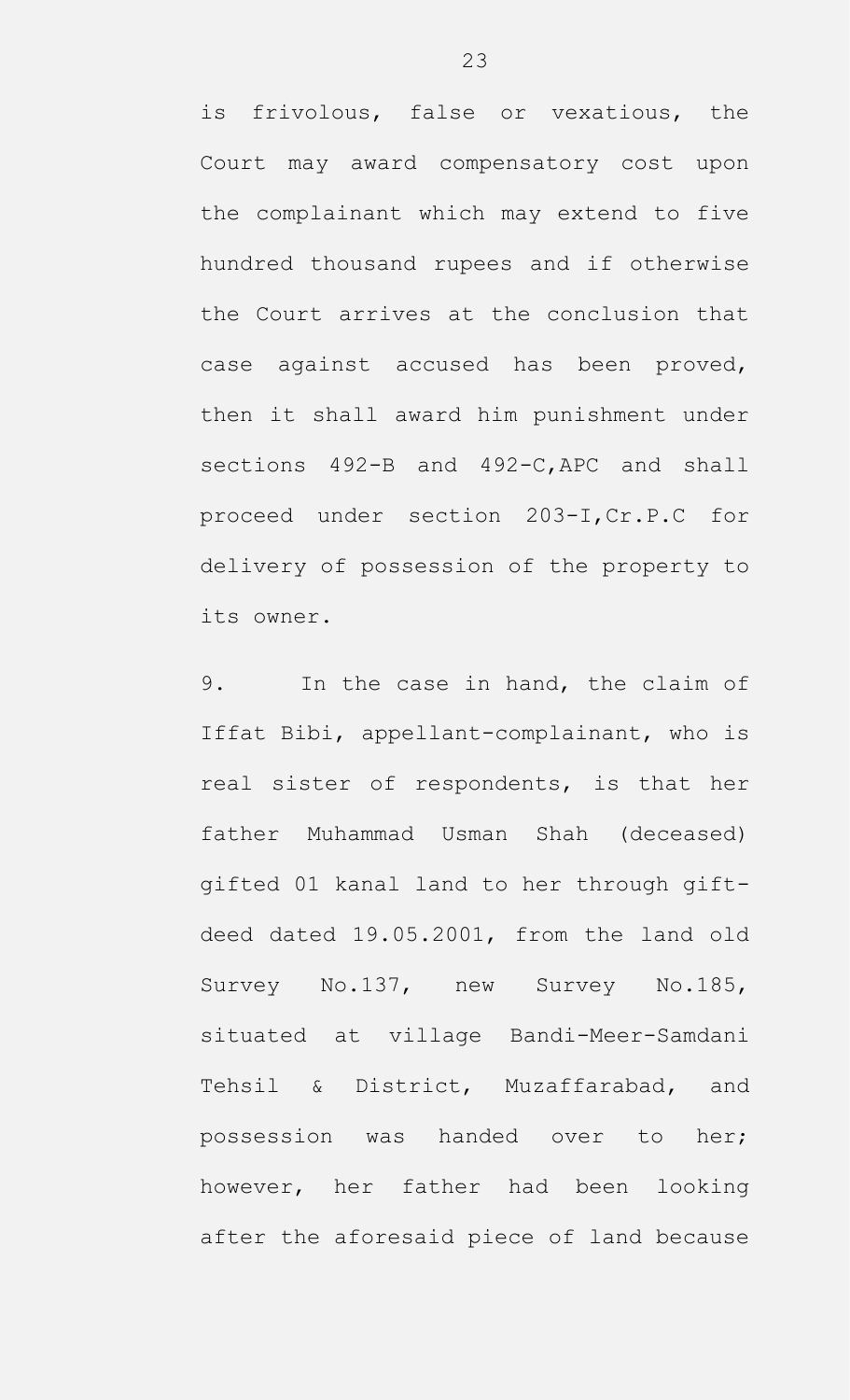due to marriage she was settled in village Rawani, and her brother Zaheer Ahmad Gillani, respondent No.1, is signatory of the aforesaid gift-deed because appellant being 'Pardanasheen' did not appear in the process of writing and registration of the aforesaid giftdeed rather his brother, respondent No.1, appeared on her behalf, but after death of her father, respondent No.1 dispossessed the appellant by starting construction upon the said piece of land due to which parties are litigant before civil Court and proceedings of mutation of the said land is under process. From the aforesaid claim of appellant, it is an admitted fact that mutation proceeding of the said land is under process; however, an important aspect of the matter in hand is that Zaheer Ahmad Gillani, respondent No.1, is stated to be signatory of the aforesaid registered gift-deed dated 19.05.2001, but this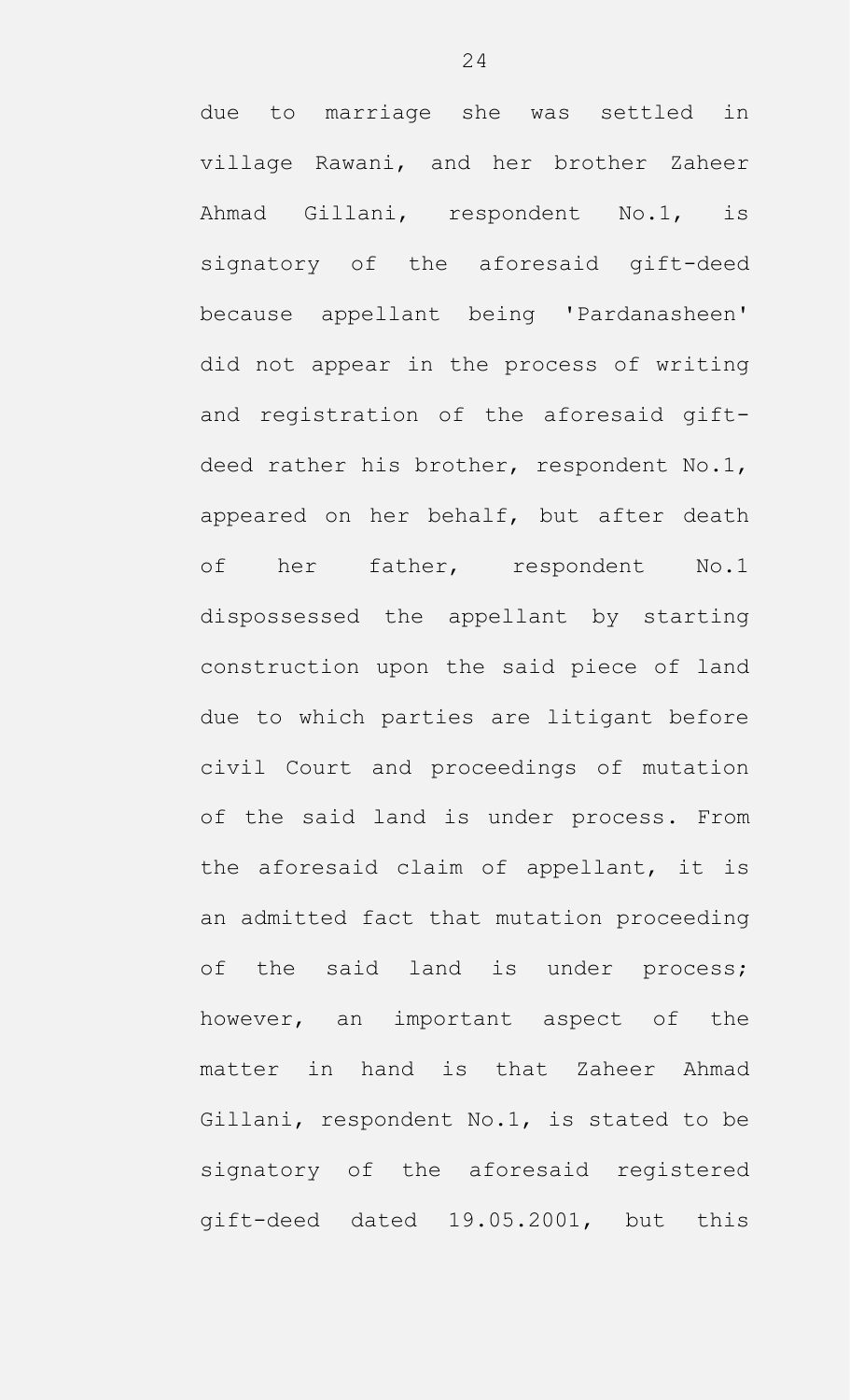vital factum was not considered by the Court below while dismissing the complaint, rather in my opinion, before dismissal of complaint on merit by the trial Court, the matter was to be investigated or inquired by adopting proper procedure provided under Section 203-F,Cr.P.C, which postulates that a Magistrate or a Revenue Officer should have been appointed to make inquiry and it has clearly been mentioned in the aforesaid provision of law that "**the report of Magistrate or Revenue Officer**, **as the case may be, shall be construed as evidence in the case"**, but in the case in hand, the aforesaid report has not been obtained; therefore, in my view, after adopting proper procedure, as given in section 203-F, Cr.P.C, it was incumbent upon the Court below to commence trial by taking cognizance of the case on day to day basis and decide the same within a period of sixty days as provided in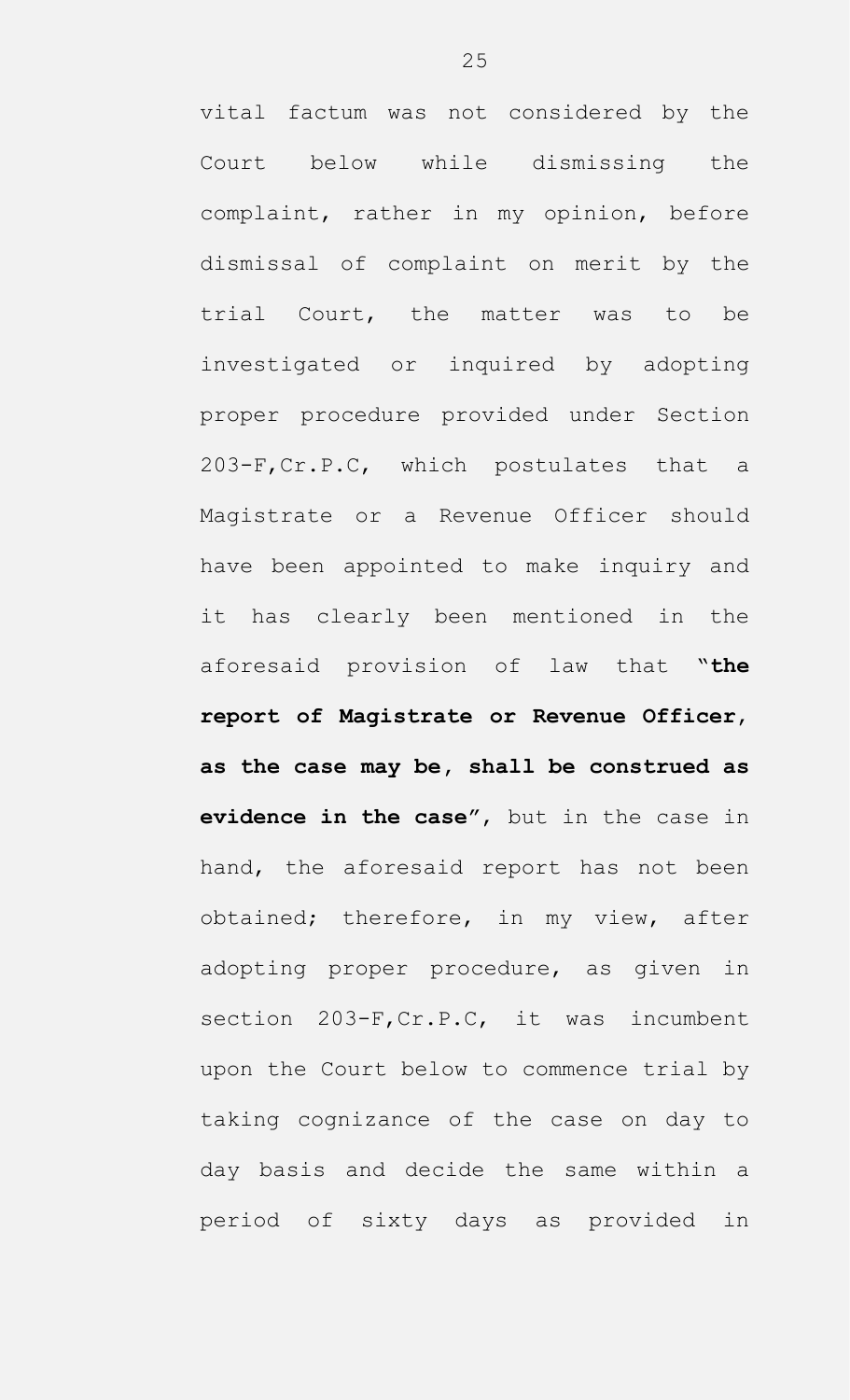Section 203-F(**2**),Cr.P.C, instead of dismissing the complaint in limine through the impugned order dated 24.09.2021. In such state of affairs, I have arrived at the conclusion that neither proper procedure for conducting inquiry in the instant case/complaint has been adopted nor the impugned order dated 24.09.2021 has been recorded according to the procedure provided under the provisions of section 203-F,Cr.P.C. Therefore, finding force in the instant appeal, the impugned order dated 24.09.2021 is liable to be set-aside.

10. As far as observation made by the Court below in the impugned order that dispute between parties is of civil nature and parties are already under litigation before competent forum and complainant in the existing position of affairs might have some right enforceable through civil Court but he has no right to put the criminal in motion, is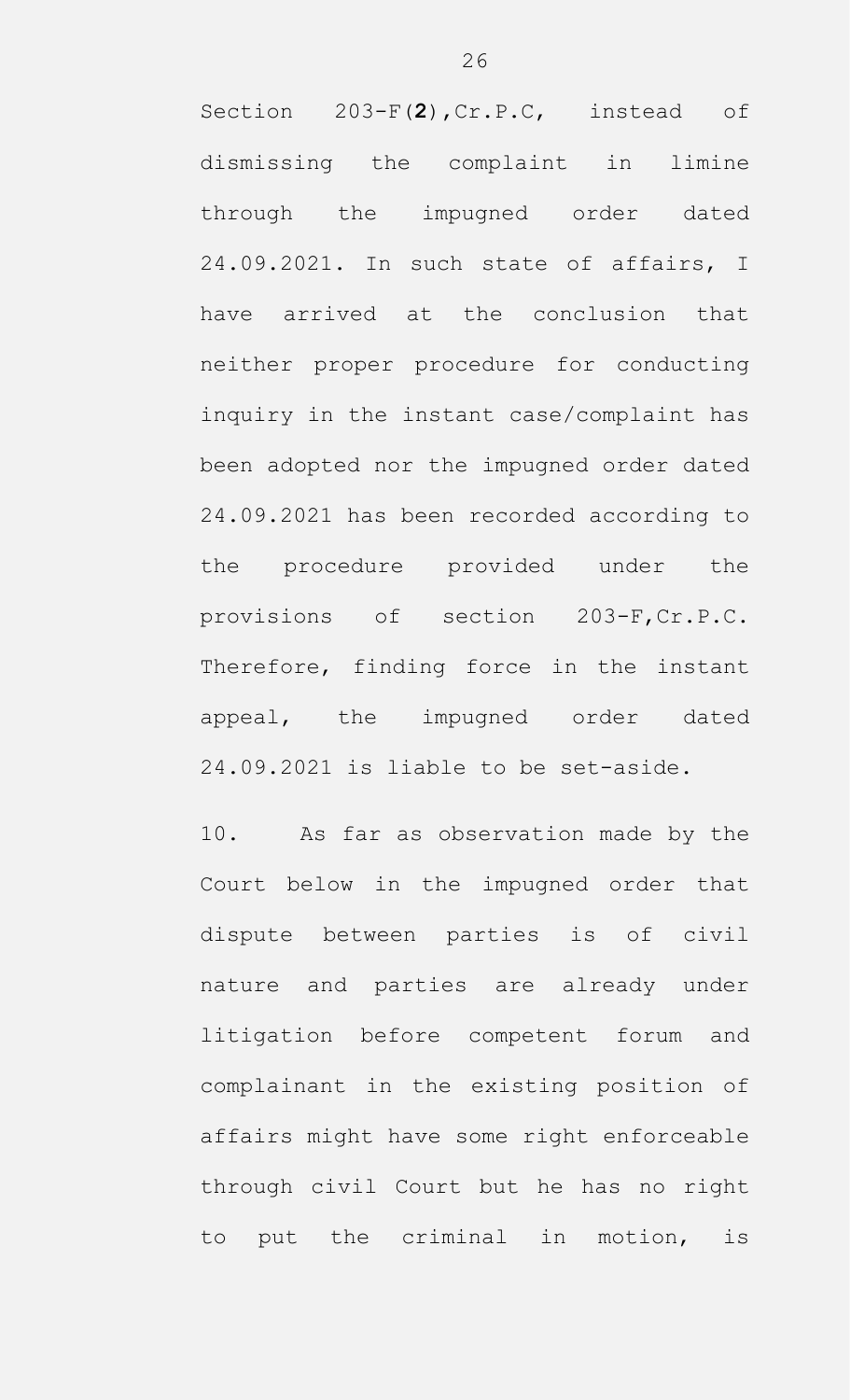concerned. Suffice to say that a principle has been laid down in a case titled **Shaikh Muhammad Naseem v. Mst. Farida Gul [2016 SCMR 1931)** that an Act which entails civil liability under civil law as well as criminal penalty under criminal law, then a person can be tried under both kinds of proceedings which are independent to each other. The relevant caption of the aforesaid judgment of the Apex Court of Pakistan is as under:-

> *"In the impugned judgment it was also held that where civil litigation with regard to illegal dispossession from immoveable property is pending between the parties, the proceedings under the Illegal Dispossession Act, 2005 cannot be maintained. This finding is also based on the decision of the Lahore High Court in Zahoor Ahmad's case (PLD 2007 Lahore 231), reasoning of which was adopted by three members bench of this Court in Bashir Ahmad's case (PLD 2010 SC 551). We are of the view that such a finding is also not sustainable in law. Any act which entails civil liability under civil law as well as criminal penalty under*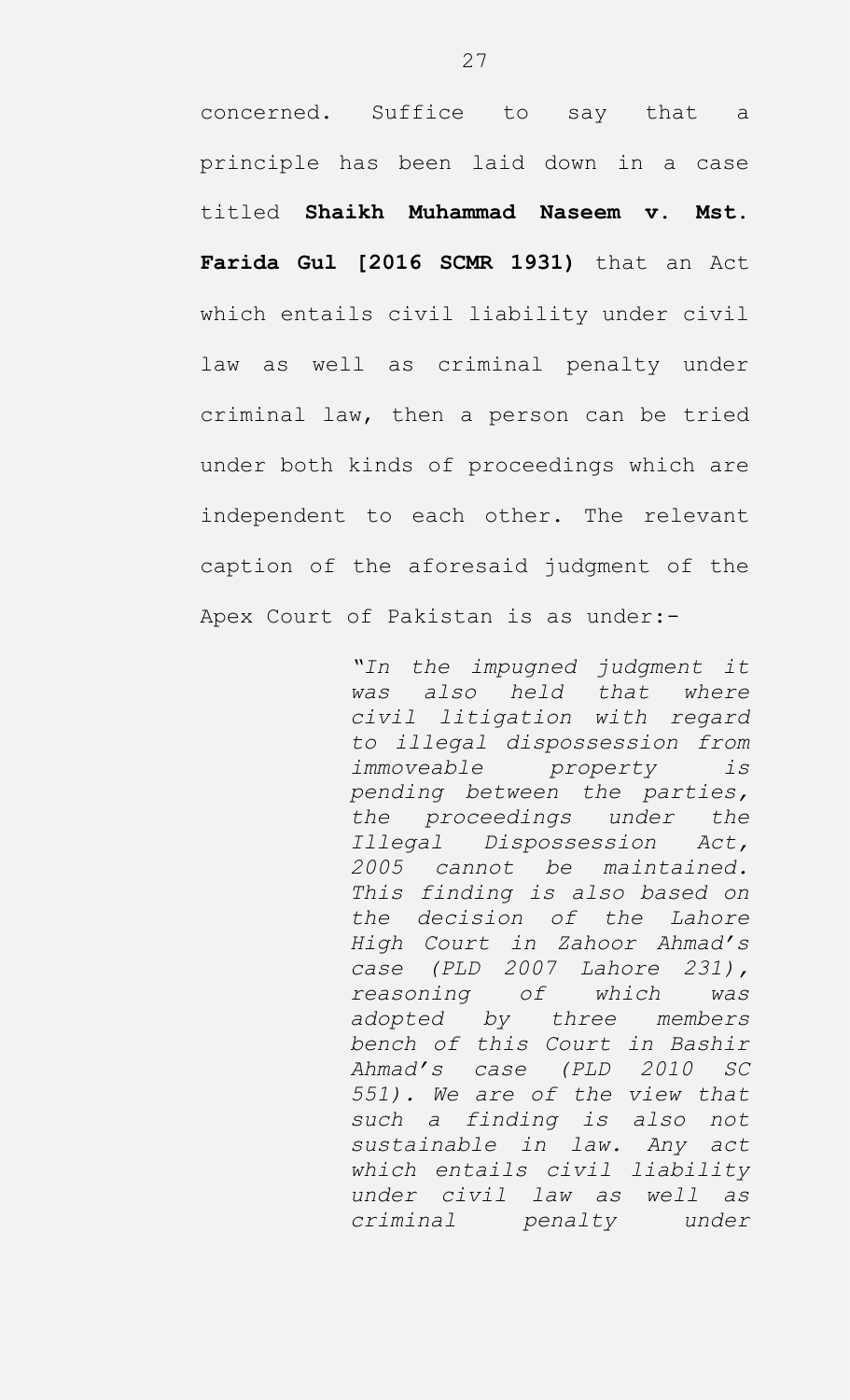*criminal law, such as the Illegal Dispossession Act, 2005 then a person can be tried under both kinds of proceedings, which are independent of each other."*

Therefore, the aforesaid ground of civil litigation between the parties, narrated by Court below in the impugned order, could not be made basis for dismissal of complaint, hence, the impugned order to this extent is also not maintainable.

11. The crux of above discussion is that by accepting the instant appeal, the impugned order dated 24.09.2021 is setaside and the matter is remanded to the Additional District & Sessions Judge, Muzaffarabad, with the direction that after adopting proper procedure for making an inquiry upon the complaint, given in section 203-F(1), Cr.P.C [Criminal Law (Fifth Amendment) Act, 2020], the same shall be decided on merits including the following points:-